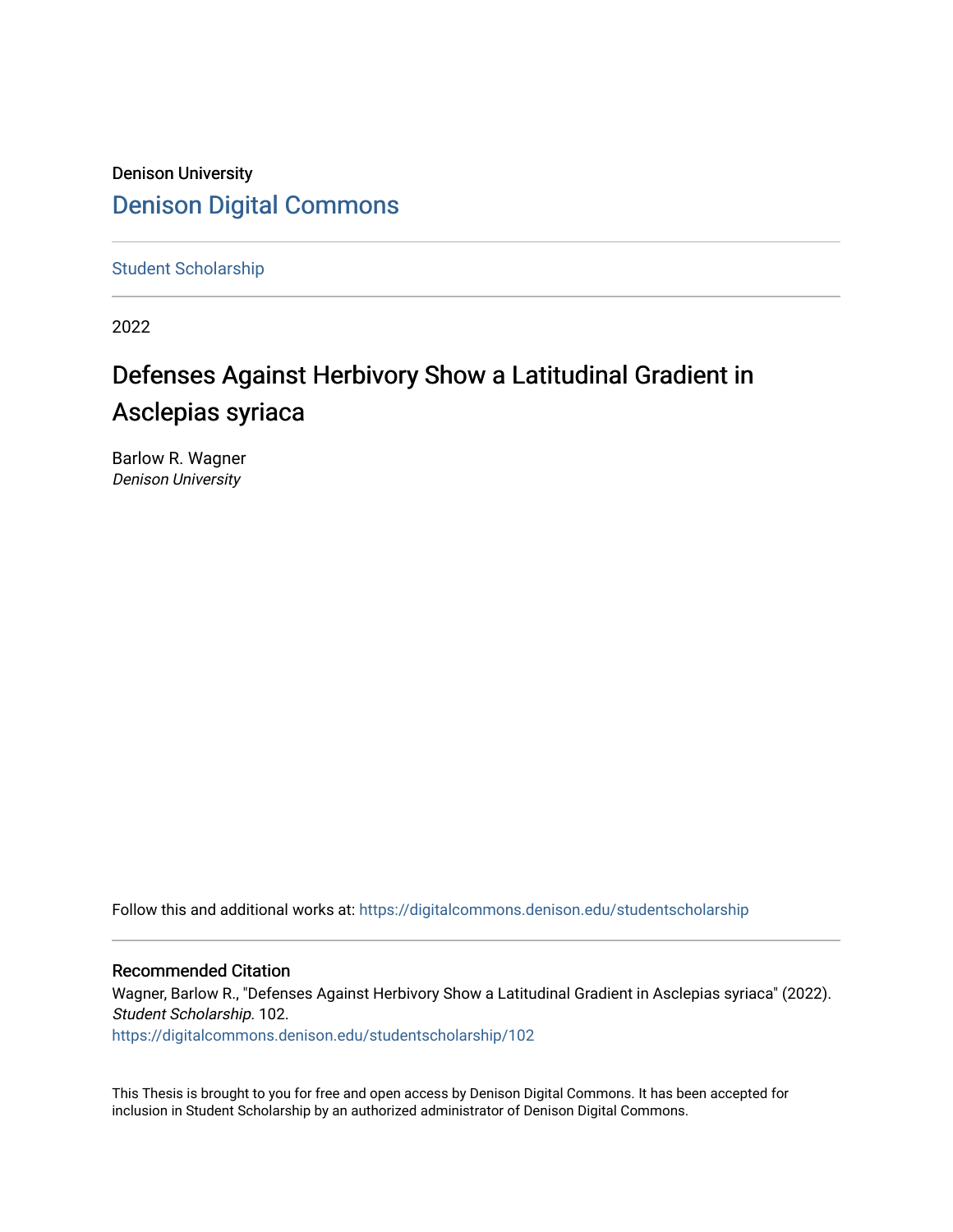# Defenses Against Herbivory Show a Latitudinal Gradient in *Asclepias syriaca*

Barlow Wagner

Dr. Andrew McCall

April 25, 2022

Department of Biology

Denison University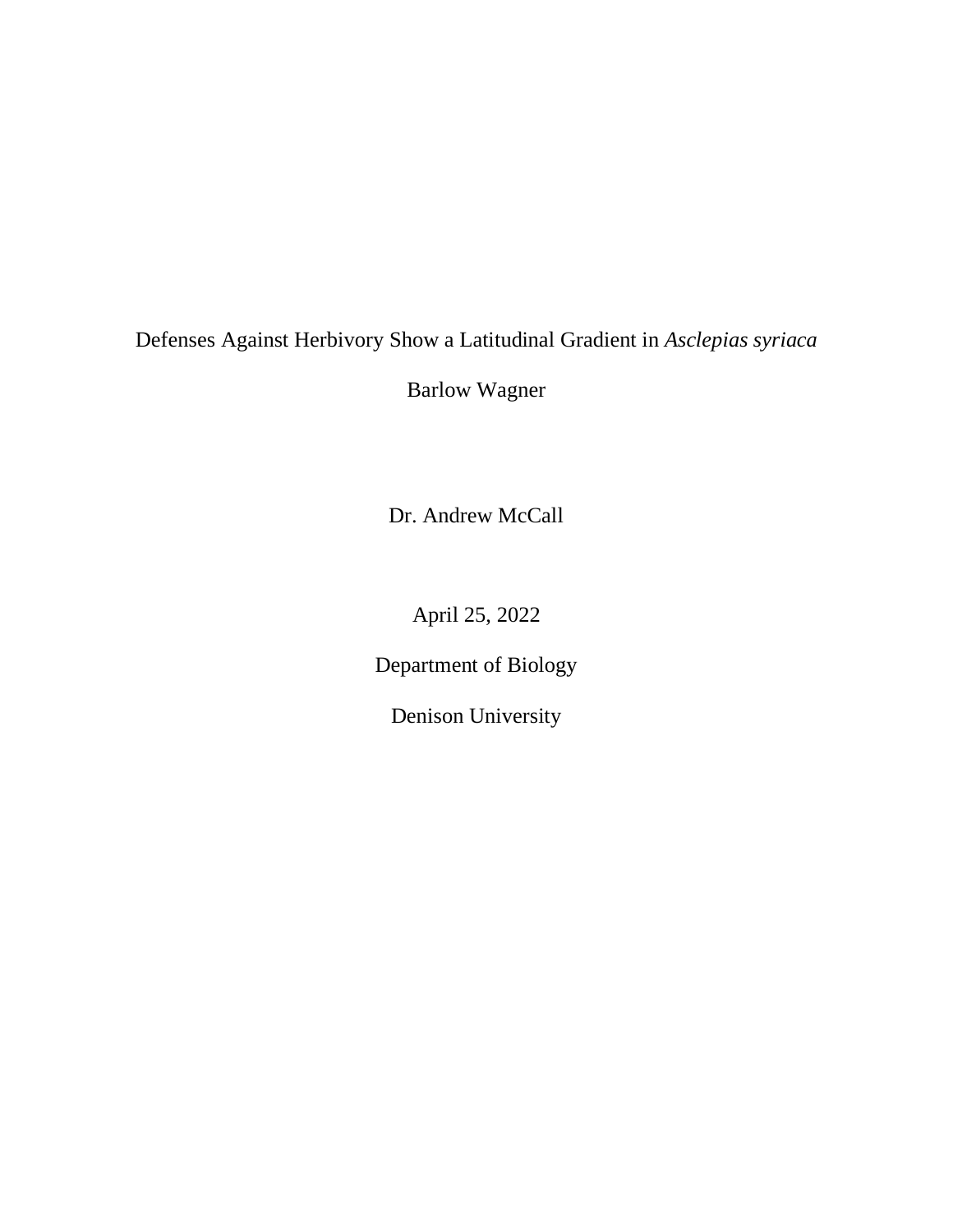#### **Abstract**

Common milkweed (*Asclepias syriaca*) plants are currently being planted as a food source for the declining Eastern monarch butterfly (*Danaus plexippus*). It is hypothesized that common milkweed populations from lower latitudes will have higher levels of defensive traits in comparison to their northern counterparts. This latitudinal hypothesis is important for restorative purposes because researchers might have to use different seeds at different sites when planting milkweeds. This hypothesis is founded on the idea that plants closer to the equator tend to experience higher rates of herbivory. In general, the purpose of this experiment was to determine whether a latitudinal cline in defensive traits exists between 19 milkweed populations sourced across North America and transplanted into a common garden in Granville, Ohio. The 19 populations were sampled for their mean latex exudation weights, specific leaf areas, and trichome densities. Statistical significance was determined using a mixed model ANOVA*.* There were no significant differences between the populations regarding their latex exudation weights and specific leaf areas. However, trichome densities were significantly different between populations. A significant negative linear relationship between latitude and trichome density was found. The differences between the populations regarding their trichome density data supports the idea that lower latitude populations are more defended against herbivores. This suggests that trichome density is a trait under selection across these populations, and likely indicative of local adaptation in *Asclepias syriaca*.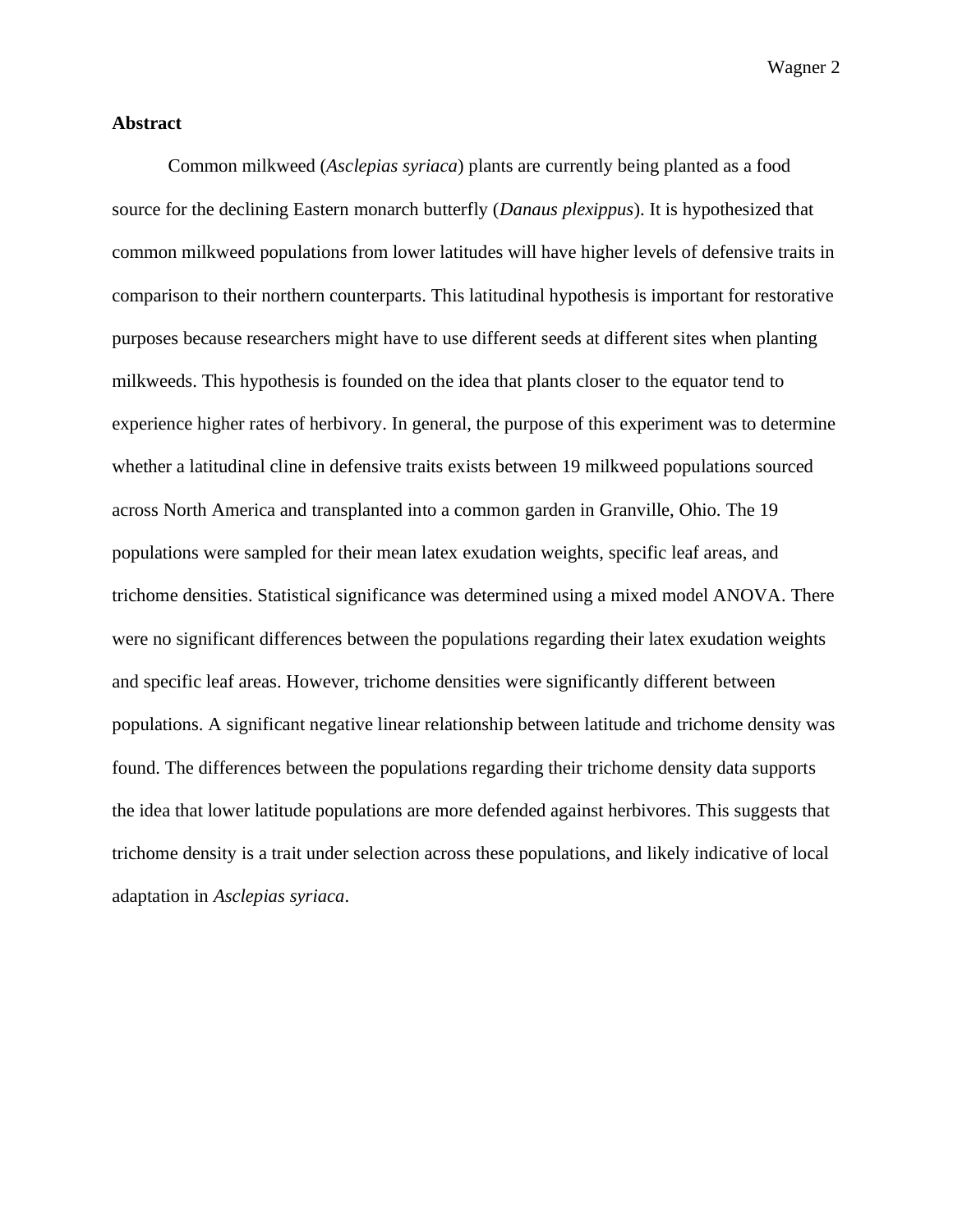#### **Introduction**

Eastern monarch butterfly populations have declined by roughly 80% over the last two decades (Semmens et al. 2016). To help prevent monarch butterflies from becoming extinct, individuals planting common milkweed should plant populations of seeds that are able to survive and reproduce well in an environment that is suitable for monarchs (Thogmartin et al. 2017). *A. syriaca* local adaptation plays an important role in monarch conservation strategy as in addition to helping scientists understand how a changing climate can affect a population's distribution of phenotypes within their tolerable niche breadth (Woods et al. 2012; Thogmartin et al. 2017). Reciprocal transplant experiments are used to study how a plant species' niche distribution could be locally adapted to abiotic and biotic conditions in different areas (Woods et al. 2012; DeLaMater et al 2021; Zhou et al. 2021). Local adaptation occurs when a population is more fit in its local environment in comparison to a different population, which is less fit in that same location (Woods et al. 2012). In this experiment, plants would be locally adapted if they are more fit in one environmental location in comparison to another.

In reciprocal transplant, multiple genotypes grown in multiple common gardens are analyzed to determine whether phenotypic variation exists among the genotypes, and if such phenotypic variation could be explained through local adaptation (Woods et al. 2012; DeLaMater et al. 2021). Importantly, the effect that seed source location has on phenotypic traits helps scientists understand the implications that abiotic conditions in those different environments could have on a species, such as common milkweed and monarch butterflies (Woods et al. 2012; Zhou et al. 2021). Precipitation, nitrogen availability, and temperature are known to be changing ecosystems across the world differently (Parmesan 2006; Zvereva & Kozlov 2006; Pelini et al. 2009; Cornelissen 2011; Jamieson et al. 2012; DeLaMater et al 2021).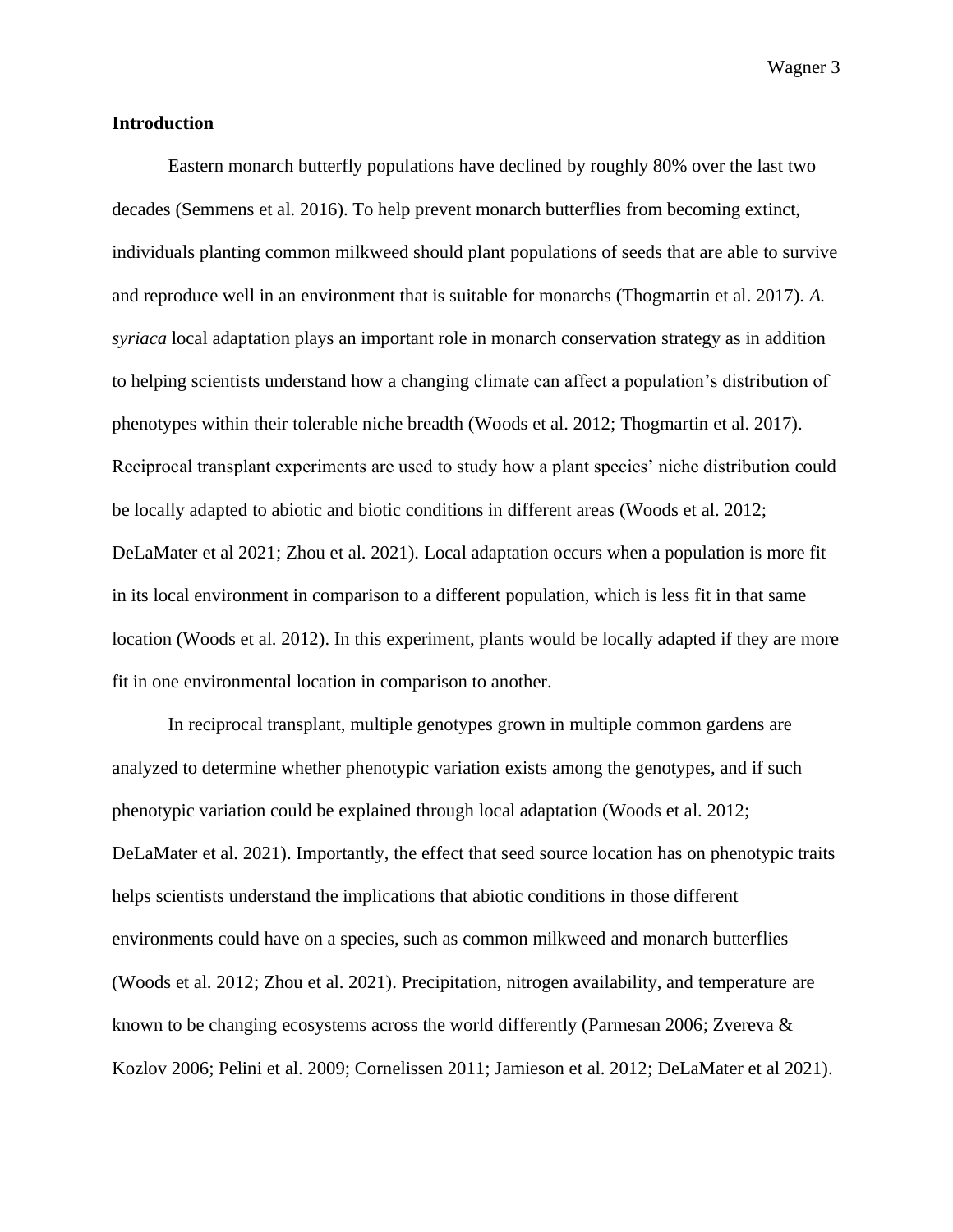If milkweed populations can't adapt to these changing environmental conditions, then monarch populations could become extinct (Semmens et al. 2016; Outhwaite et al. 2022).

For common milkweed, latitudinal clines in defensive traits could be explained by a difference in herbivory pressure between the populations (Woods et al. 2012; Abdala-Roberts et al. 2016; DeLaMater et al 2021). For instance, a past study that performed a reciprocal transplant experiment on common milkweed found that higher-latitude populations exuded more latex than their southern counterparts (Woods et al. 2012). In another common garden experiment studying plant defensive traits, researchers noted specific leaf area showed plasticity along a geographical cline (Kooyers et al. 2014). Researcher have also noted that in *Encella farinosa,* trichome densities displayed an intraspecific cline across a moisture gradient (Sandquist & Ehleringer 1998, 2003ab). These studies show that herbivory pressure or latitudinal clines in precipitation could be responsible for driving local adaptation (Woods et al. 2012; Finch et al. 2018; DeLaMater et al. 2021; Zhou 2021).

Woods et al. (2012) found a negative linear relationship between seed source latitudes and stem biomass. Additionally, theses researchers also found a negative linear relationship between seed source latitude and aboveground plant biomass (Woods et al. 2012). In their New Brunswick, New York, and North Carolina common gardens, seeds sourced from more southern populations showed higher aboveground and stem biomass in comparison to their northern counterparts (Woods et al. 2012). They also found that populations from higher latitudes (where precipitation was higher) were positively correlated to the amount of latex the plants exuded (Woods et al. 2012). The Woods et al. 2012 model shows that that latitude was positively correlated to seed mass, precipitation, and latex exudation, but negatively correlated to overall aboveground plant growth (Woods et al. 2012). Their seed source latitudes were negatively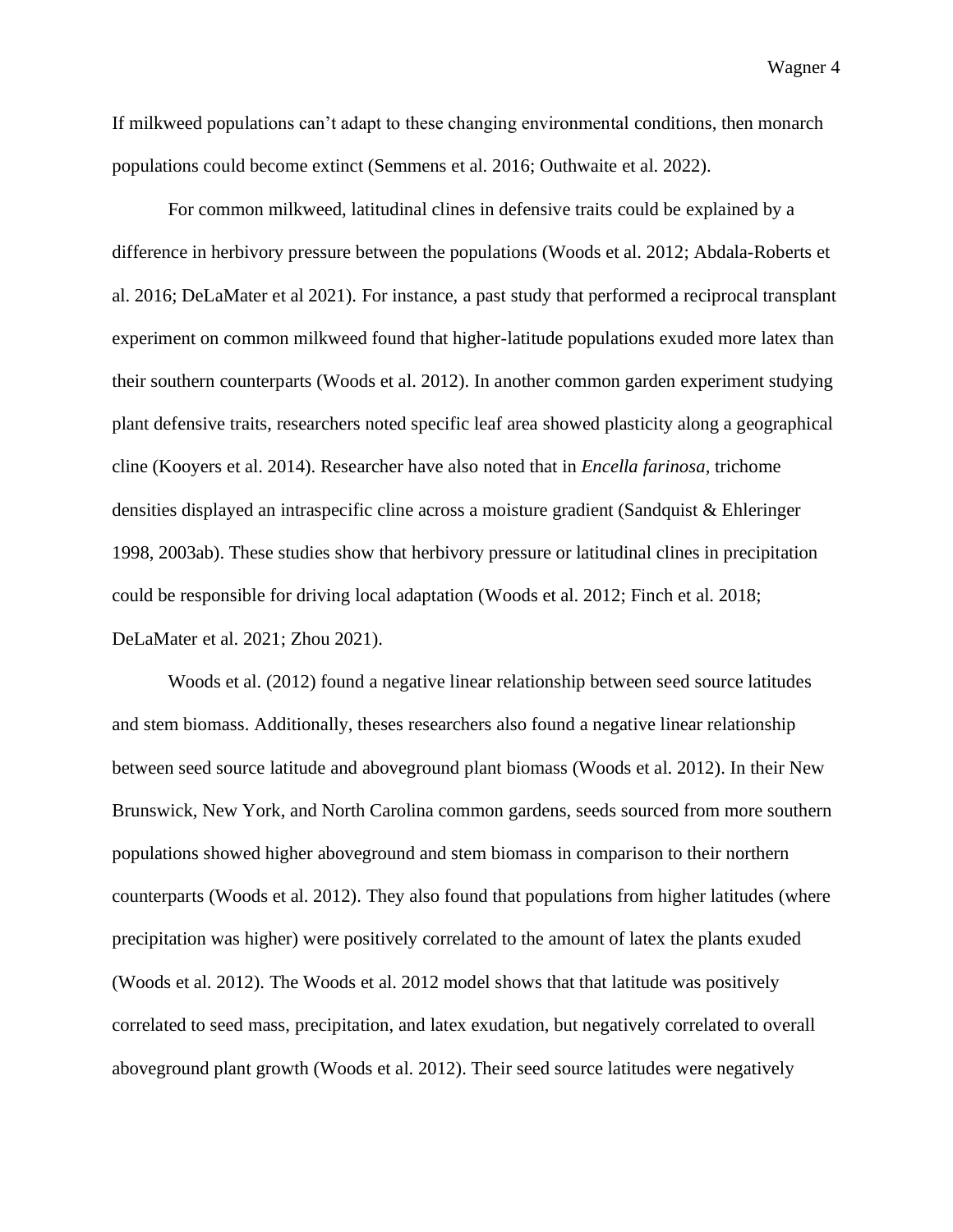correlated to precipitation, so relationships could be inversely related in common gardens where seed source precipitation is not correlated to seed source latitude in the same way as in their experiment (Woods et al. 2012). That is to say, precipitation gradients may not always follow clines across latitude in the same way across the planet (Moreira et al. 2018).

Interestingly enough, herbivore pressure along latitudinal gradients is known to drive investments in defensive and growth traits for species across the globe (López-Goldar  $\&$ Agrawal 2021). However, plants often face a tradeoff in resource allocation to growth and defense (Coley et al. 1985; López-Goldar & Agrawal 2021). For this reason, measuring both constitutive and inducible defenses is necessary in getting a wholistic picture of how the plants may be locally adapting to herbivory (Coley et al. 1985; López-Goldar & Agrawal 2021). In this experiment, it is hypothesized that populations growing closer to the equator will possess a higher level of defensive traits in comparison to their more northern counterparts (Woods et al. 2012; Kooyers et al. 2014; Abdala-Roberts et al. 2016; DeLaMater et al. 2021). This gradient in trait differentiation has been observed previously and could driven by herbivory (Woods et al. 2012; Kooyers et al. 2014; Abdala-Roberts et al. 2016; DeLaMater et al. 2021).

Although, it is very possible that in a changing environment the niche breadth of common milkweed could shift, and thus shift clines in defensive traits as well (DeLaMater et al. 2021; Outhwaite et al. 2022). In environments that are warming, conservationists should plant milkweeds that would retain water and limit expensive investments in defense (Cipollini et al. 2018). For this reason, understanding how milkweed are potentially adapting to and will adapt to a shifting environment will be critically important in replenishing populations of milkweed (Semmens et al. 2016; Outhwaite et al. 2022). Currently, because the plants are locally adapted to shorter growing season in the north and a higher rate of herbivory in the south, the plants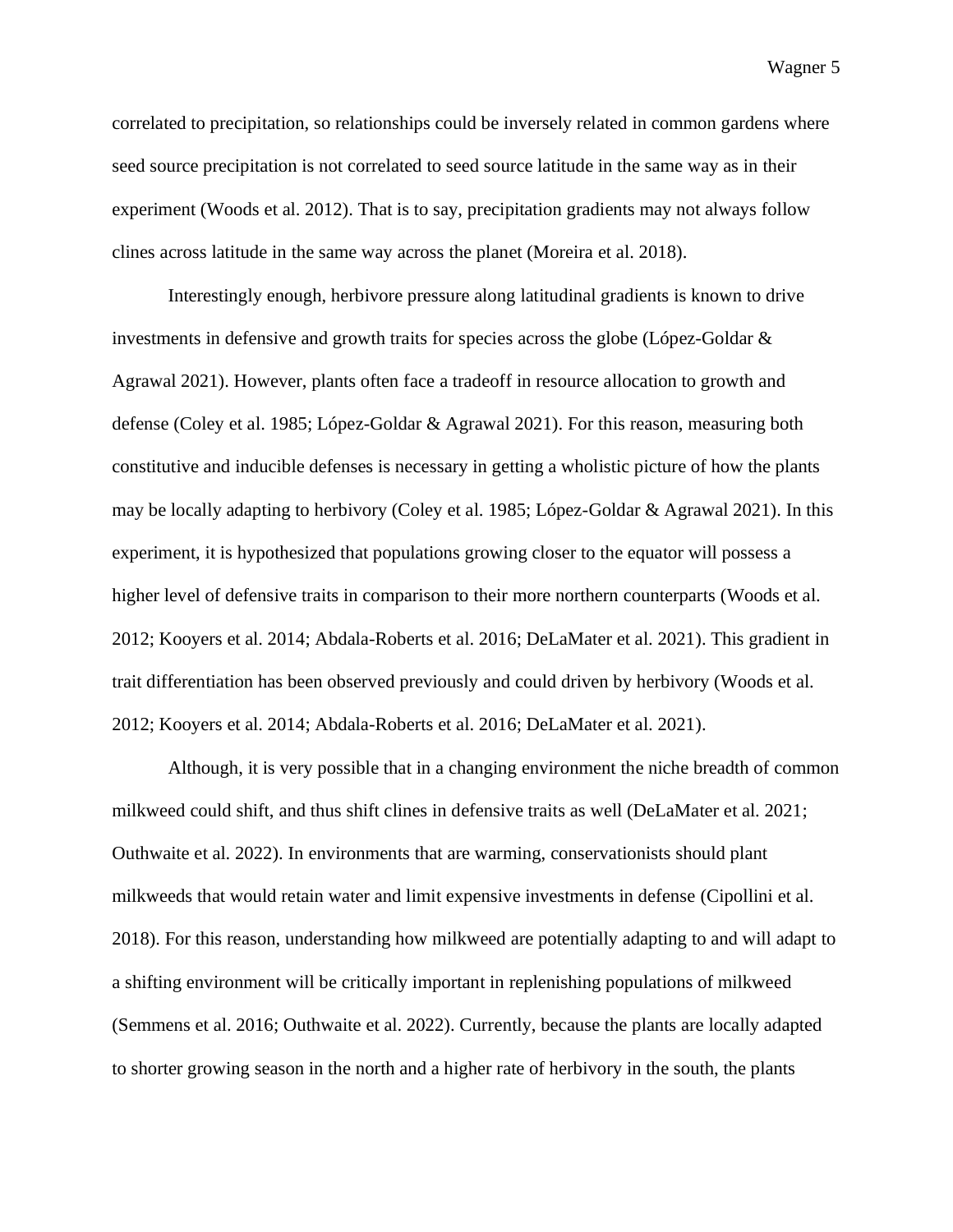could shift their allocation of resources to best conserve water in environments that are warming (Agrawal et al. 2005; Woods et al. 2012; Cipollini et al. 2018; DeLaMater et al. 2021). It is likely that milkweeds are going to invest more resources into constitutive defenses when resources are limited, and when resources are plentiful, they are more likely to invest more resources into inducible defenses (Agrawal et al. 2005; Bingham and Agrawal 2010; Rasmann and Agrawal 2011). Although all three defensive traits measured in this experiment can be induced, some are less inducible than others. For instance, latex exudation mass is known to be more inducible than trichome densities and specific leaf areas (Agrawal et al. 2005; Bingham and Agrawal 2010; Rasmann and Agrawal 2011). This is because constitutive defenses cost less resources in comparison to inducible defenses (Agrawal et al. 2005; Bingham and Agrawal 2010; Rasmann and Agrawal 2011). Several other studies show that because inducible defenses are more expensive to produce, a cline is likely to be observed that shows a positive linear relationship between the amount of precipitation the plants populations receive in their surrounding environments and the amount of latex that is exuded (Agrawal et al. 2005; Bingham and Agrawal 2010; Rasmann and Agrawal 2011). Areas where there is more water likely correlates to higher inducible defenses and areas with less water likely correlates to higher constitutive defenses (Agrawal et al. 2005; Bingham and Agrawal 2010; Rasmann and Agrawal 2011; Woods et al. 2012; Cipollini et al. 2018).

In this experiment, it is possible that these traits are either dependent or independent from herbivory (Kooyers et al. 2014; Abdala-Roberts et al. 2016). Research in the future will focus on discerning whether such trait differentiation in this experiment is due to herbivory. For instance, trichome density decreases in density down a latitudinal gradient in the species of perennial herb, *Ruellia Nudiflora,* and researchers were able to correlate the results to higher rates of herbivory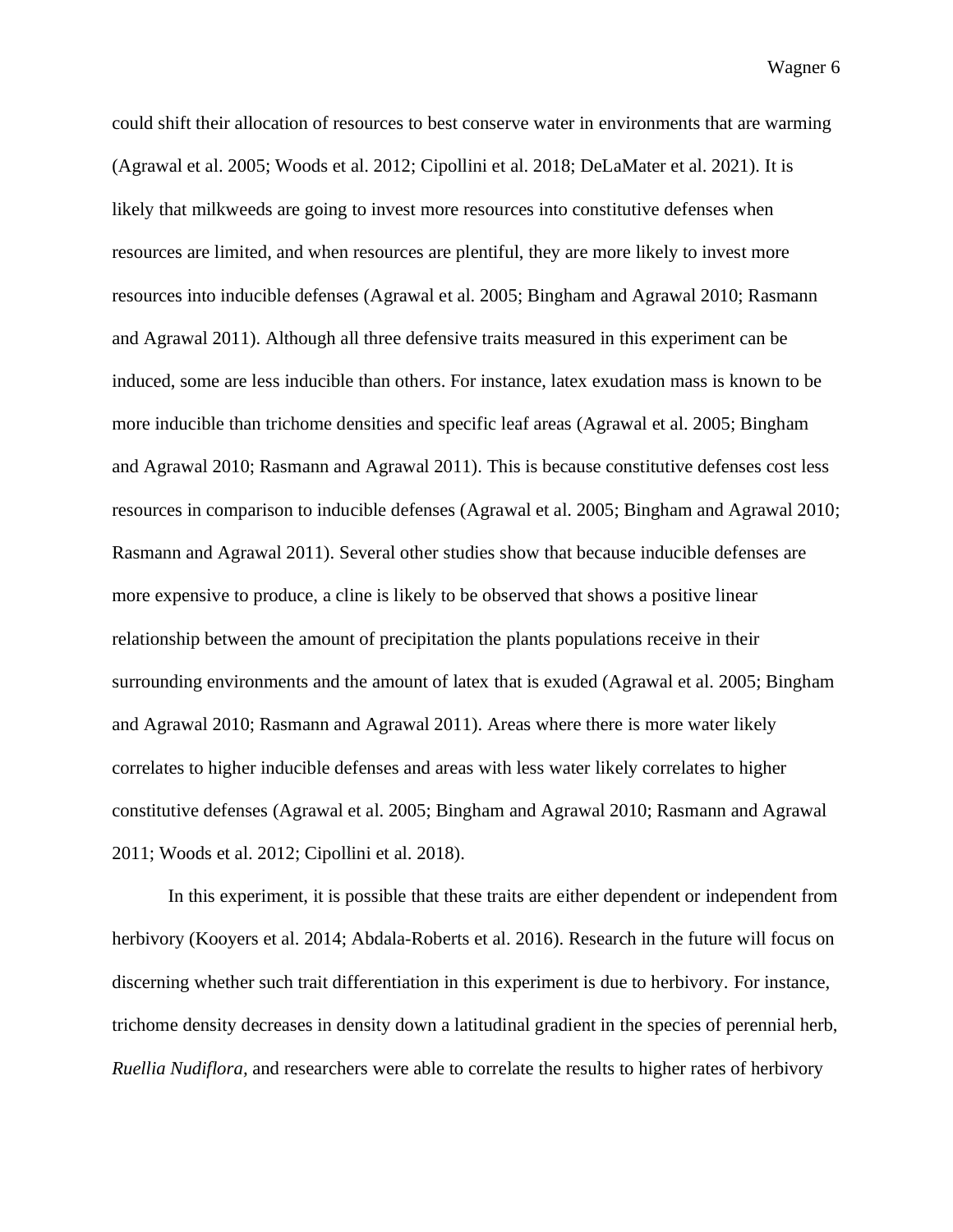in the south (Abdala-Roberts et al. 2016). These experiments studying defensive traits are showing that plant herbivore interactions show clines across the world differently and that the same trend in trait differentiation is not observed interspecifically (Kooyers et al. 2014).

In this experiment, we question whether there are differences in the levels of defensive traits between the populations, as well as if there are clines in such defensive traits along a latitudinal gradient. We hypothesized that the populations would show differences in their levels of defensive traits. Additionally, we also hypothesized that populations closer to the equator would have higher levels of defensive traits in comparison to their more northern counterparts (Woods et al. 2012; Kooyers et al. 2014; Abdala-Roberts et al. 2016; DeLaMater et al. 2021). If the results of this experiment show any significance, a model for how milkweed populations may adapt to a changing environment in the future could be made (Woods et al. 2012).

#### **Methods**

Milkweed seeds were sourced from 20 populations and 180 separate genotypes across the Midwest and East Coast ranging from latitudes 36**°** to 47**°** and longitudes -95**°** to -70**°**. The seeds were planted and germinated in the Denison greenhouse during the week of April 9, 2021. Plants were transplanted into the Denison University Biology Reserve during the week of 5/7/21. Plant genotypes were randomized and placed in six plots partitioned into 50m by 50m. The same genotypes were represented in each plot. Plants were watered with backpack sprayers and plot location and genotypes were identified with pin flags. During peak summer growth, the plants were sampled for latex exudation and trichome density from 7/6/21-7/17/21. A pair of leaves two nodes below the top-most leaves, or the third pair of nodes from the top was selected. If no leaf was present in that location, then a leaf with the least amount of damage was selected for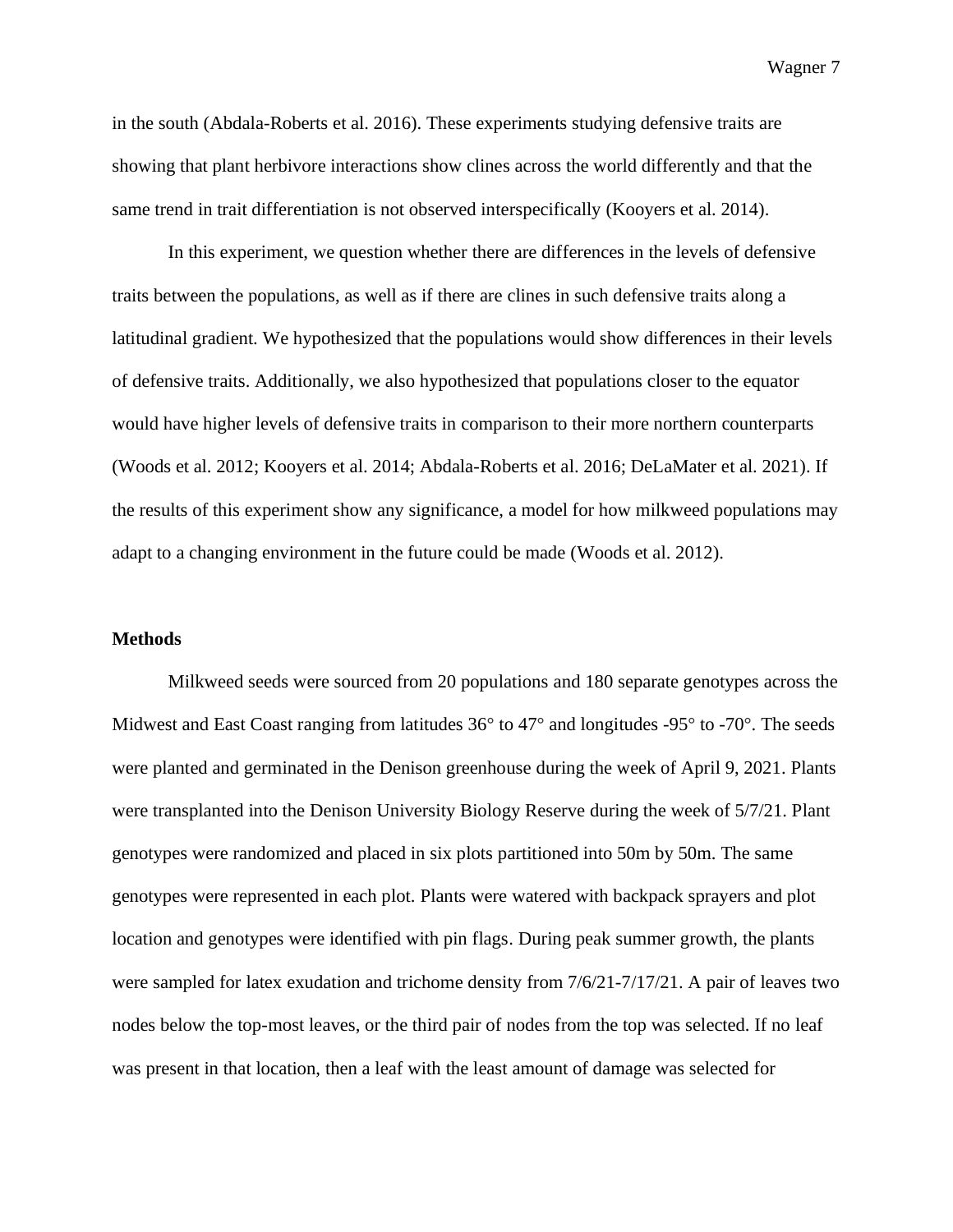sampling. A filter paper, produced by a half circle whole punch was placed against the stem of the plant after the leaf was removed until all latex was exuded. Leaves were collected and placed into a Ziploc bag and returned to the lab. The leaves were hole punched into disks of an area of 19.63 square millimeters, so that the edges were cut without getting the leaf sample stuck in the collector of the hole puncher, that is between the main vein and the edge of the leaf. A 1 millimeter-by-1millimeter grid was placed on the disks for counting the density of the trichome for each sample. The image analysis and counting software ImageJ was used to determine the amount of trichomes in a millimeter radius of a leaf disk. Calculations were performed on each measurable sample in the dataset. For samples with greater than 250 trichomes, subsections of the frame were counted and then multiplied by the number of subsections to get the total number of trichomes in the sample area. If densities were too dense to count, the value was recorded as too many to count (TMTC) or not applicable (NA) if the picture was not clear. These values were not included in the statistical analysis.

Latex samples were placed in a microcentrifuge tube and later weighed using a Mettler Toledo XA105DU scale after the latex was dried to the filter paper. The mass of the filter paper with no latex for each sample was subtracted from the mass of the filter paper with the dried latex. Latex masses were then analyzed using JMP. Leaf disks were also dried for determining the specific leaf area. This was determined by dividing the area of the leaf disk by the mass of the leaf disk. Samples were dried in microcentrifuge tubes and later massed using a Mettler Toledo XA105DU. The dry mass of the leaf disks was determined by subtracting the pre-weight of the microcentrifuge tube from the dry weight of the disk and the weight of the tube.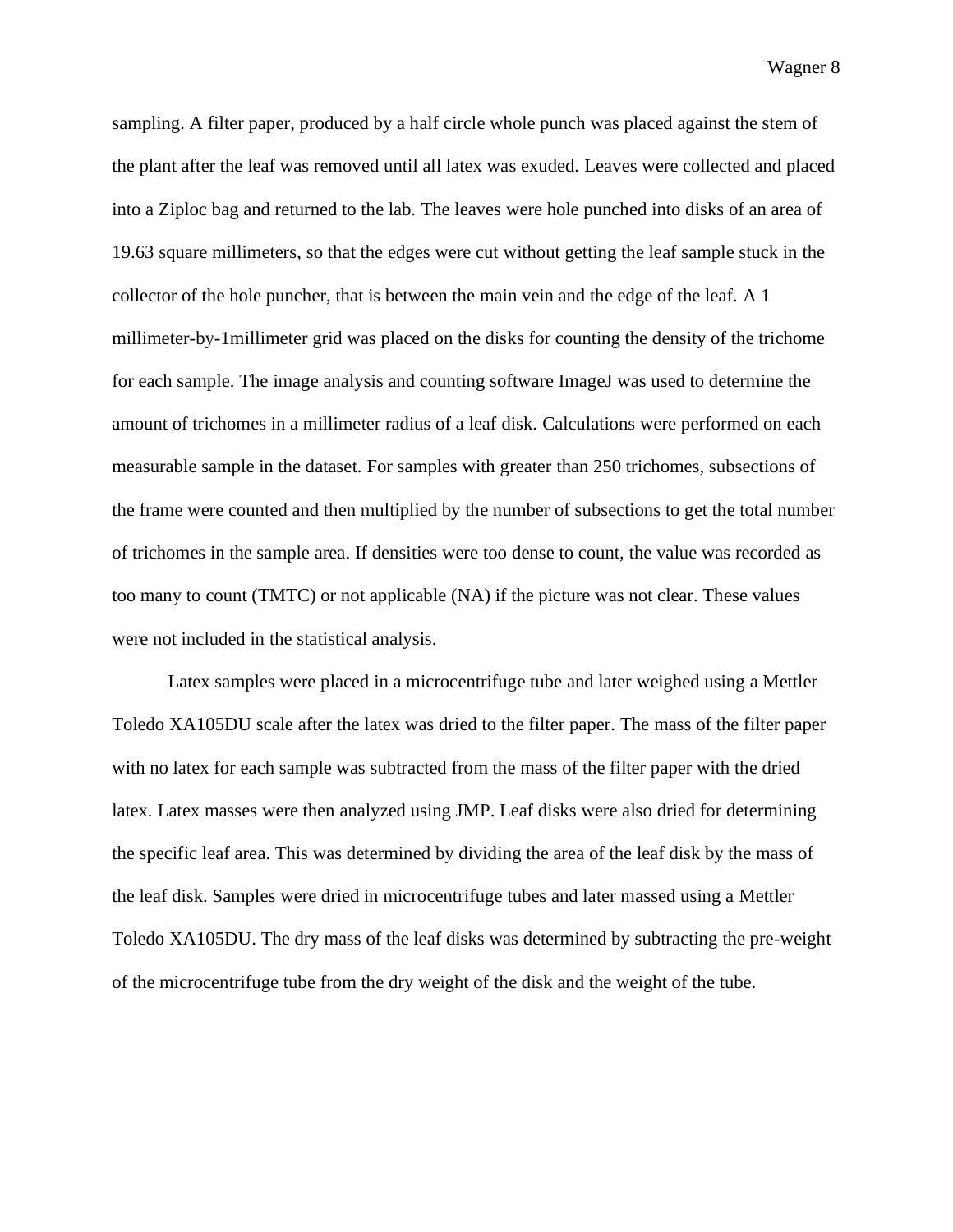#### **Statistical Data Analysis**

Data was analyzed on February 9, 2022 (n=987). Common milkweed's defensive traits of trichome density, specific leaf area, and latex exudation were analyzed on JMP, using a mixed model ANOVA. Latex exudation weights, SLA, and trichome densities were normalized using a logarithmic transformation on JMP. For the mixed model ANOVA, genotype and plot were assigned as random effects, while population was assigned as a fixed effect. Regressions of defensive traits against their seed source latitudes were analyzed on JMP. Additionally, due to the potential confounding effects of insecticide application in plot 7, sample data ( $n=229$ ) was excluded in this analysis.

#### **Results**

A significant difference was found between populations and mean trichome densities using a mixed model ANOVA (Fig. 1;  $p<0.0001$ ; F=5.1980). No significant difference was found between populations and their mean SLA ( $p=0.4821$ ; F=0.5166; DF=18). No significant difference was found between populations and their mean latex weights ( $p=0.2255$ ; F=1.5821; DF=18). Populations from southern populations had higher trichome densities than northern populations (Fig. 2; p=0.0009; F=15.992; DF=18). No linear relationship was found between population latitude and SLA ( $p=0.4821$ ; F=0.5166; DF=18). No linear relationship was found between population latitude and latex exudation weights (p=0.2255; F=1.5821; DF=18).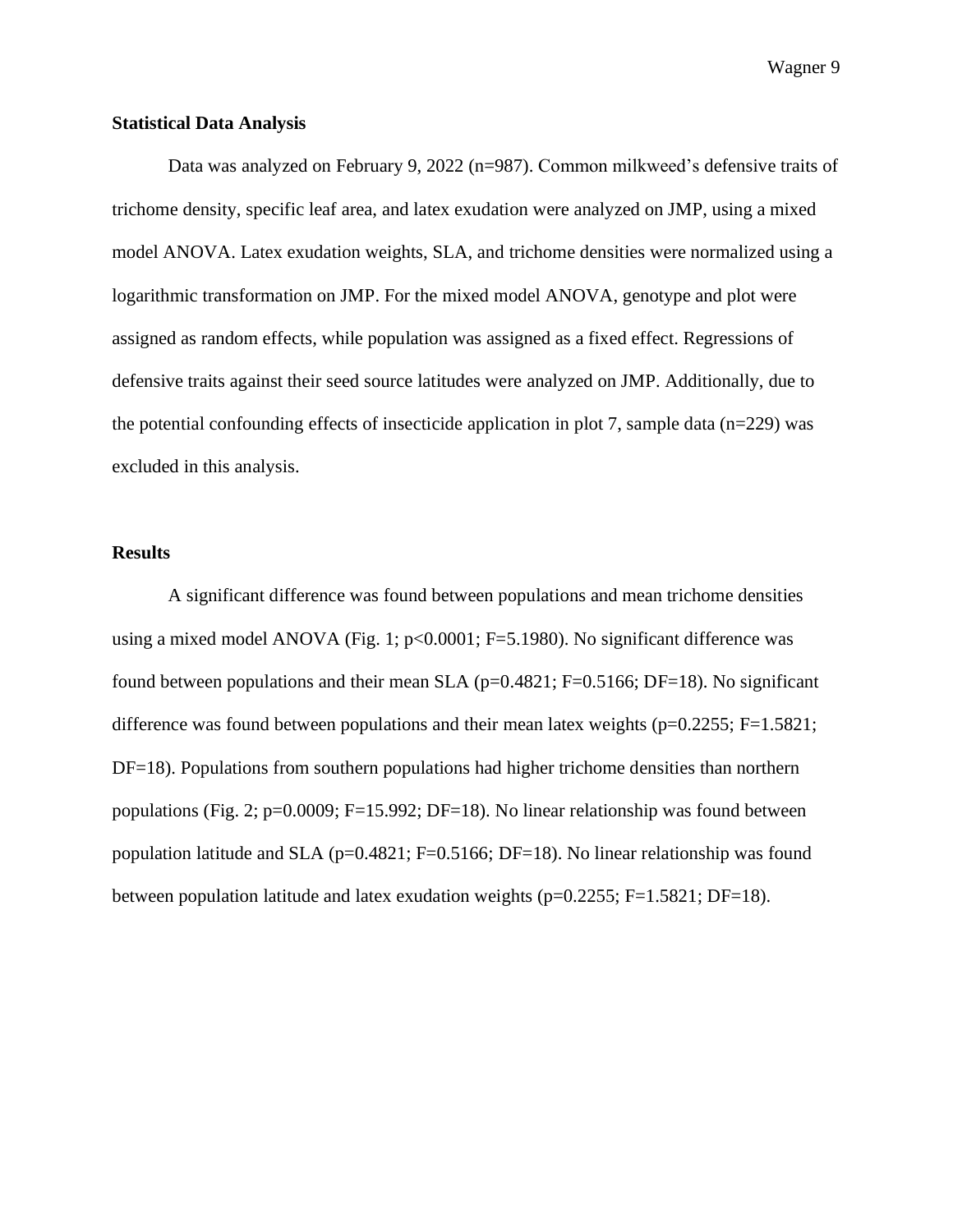# **Figures**



Figure 1. Bar graph of trichome densities broken down by population. Bars are standard error. Bars differing in letters shared are statistically different.



Figure 2. Linear regression of trichome densities vs. population latitude.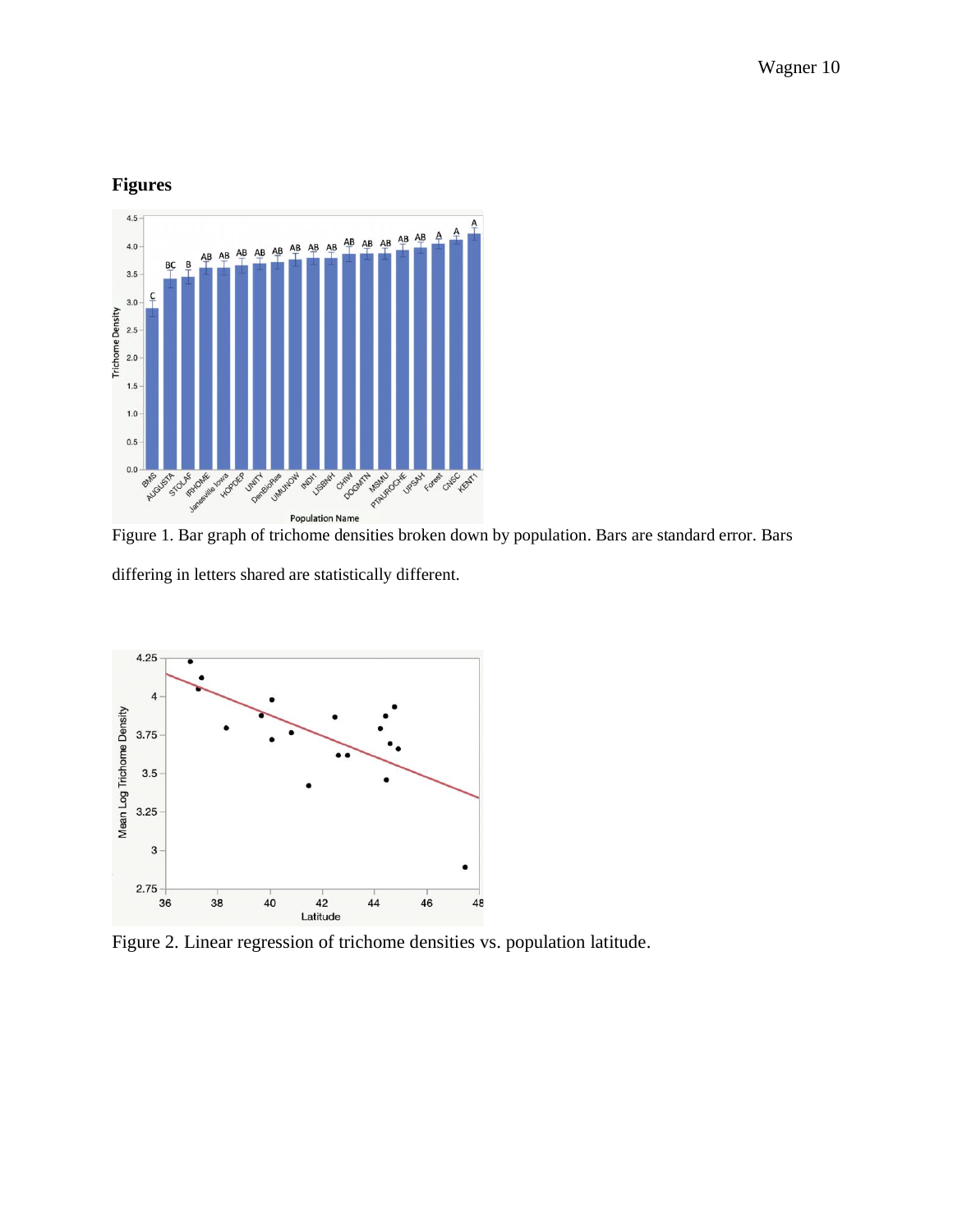

Figure 3. Bar Graph of latex exudation weights broken down by population. Bars are standard error.



Figure 4. Linear regression of latex exudation weights vs. population latitude.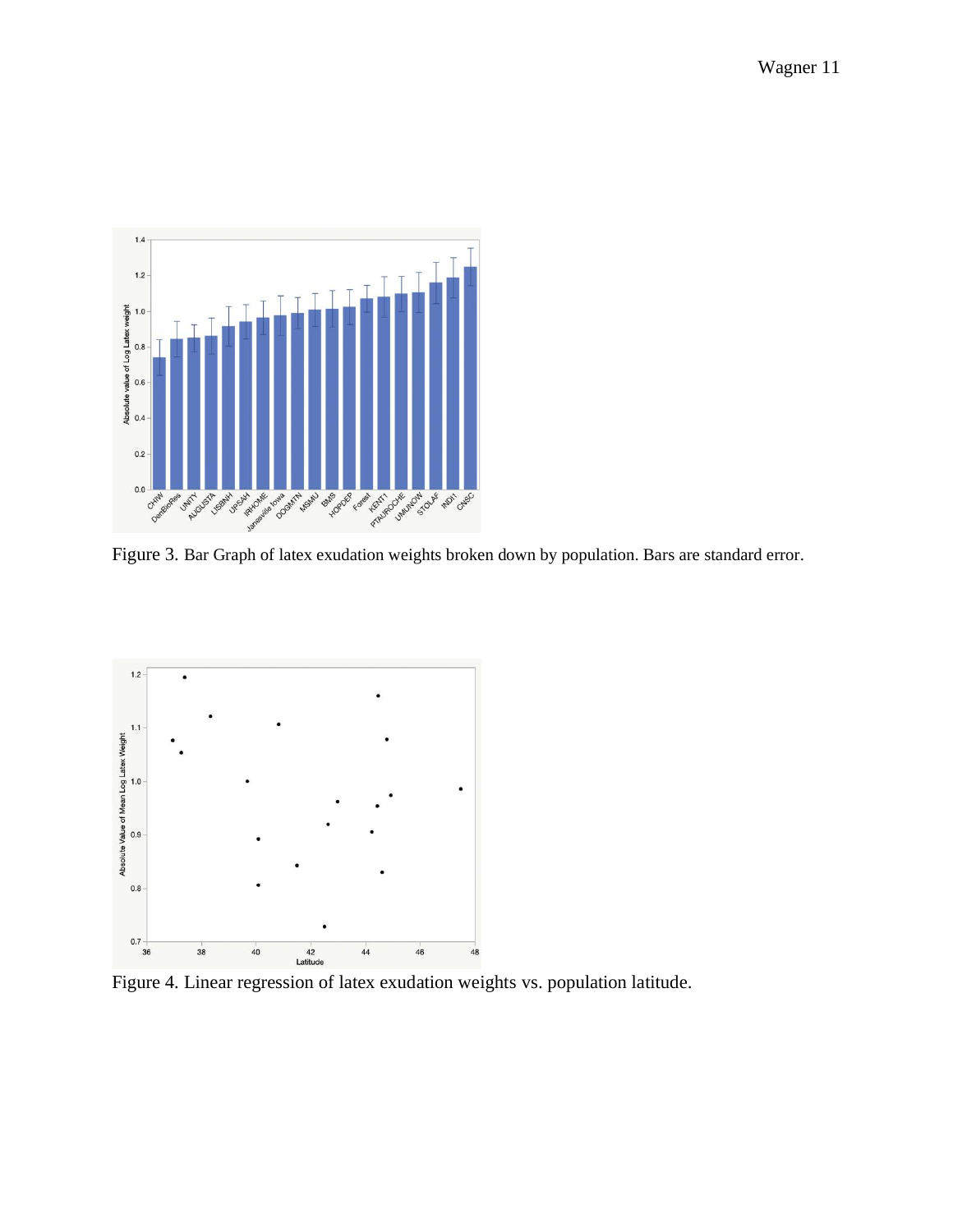

Figure 5. Bar Graph of specific leaf areas broken down by population. Bars are standard error.



Figure 6. Linear regression of specific leaf areas vs. population latitude.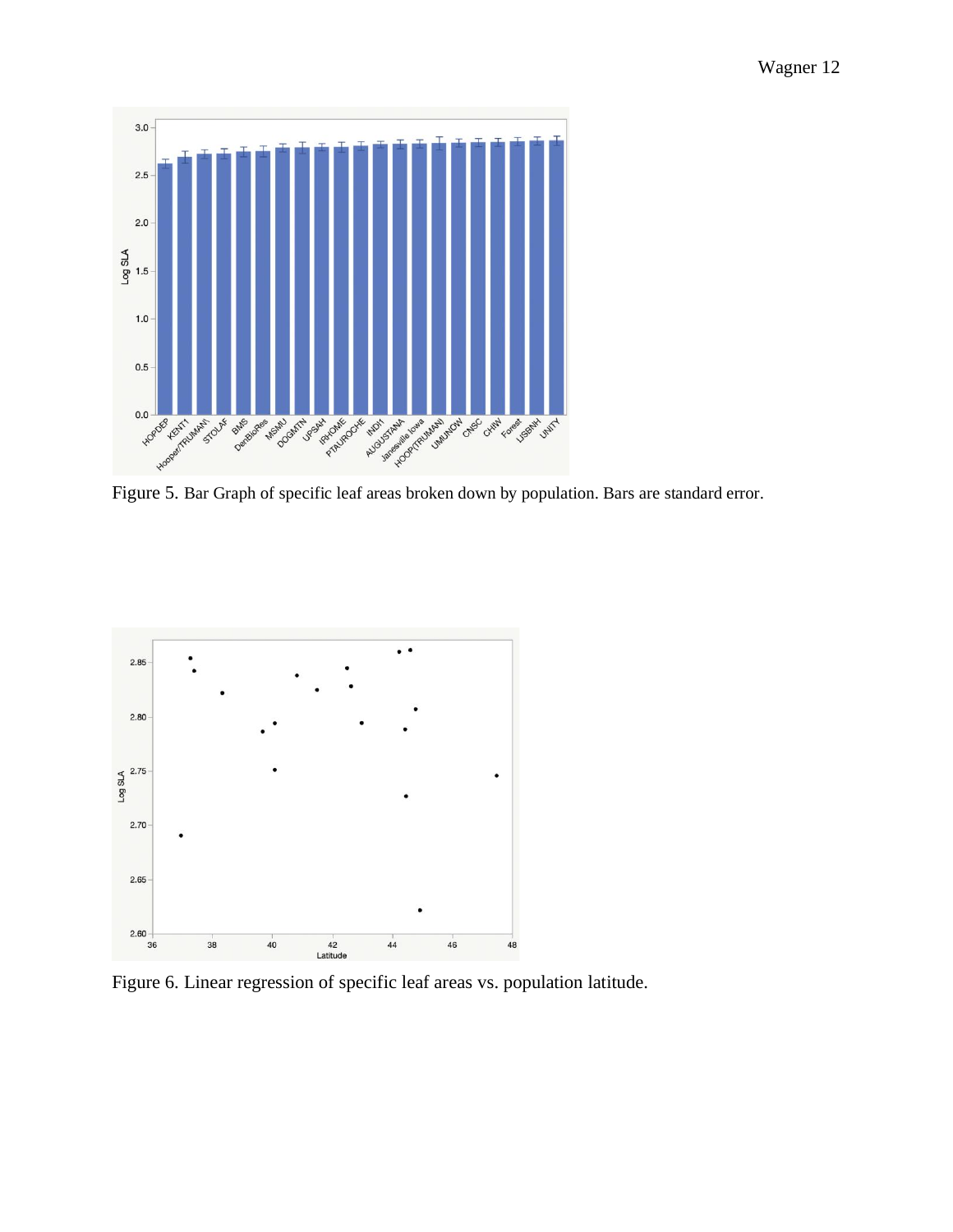

Figure 7. Inverted colorized microscope photographs of 1-millimeter square grid over abaxial side of four different common milkweed genotypes.

### **Discussion**

The trend in our data supports the hypothesis that populations of common milkweed closer to the equator would show higher levels of defensive traits in comparison to their northern plant counterparts and that such populations are locally adapted to higher rates of herbivory in their surrounding environments (Woods et al. 2012; Kooyers et al. 2014; Abdala-Roberts et al. 2016; DeLaMater et al. 2021). This was true regarding the trichome density data, where we observed a significant difference between the 19 populations. An increase in trichome density in lower latitude plant populations has been found previously in several other species, including *Ruellia nudiflora* and *Oenothera biennis* (Kooyers et al. 2014; Anstett et al. 2015; Abdala-Roberts et al. 2016). Although we found no statistical difference between the plant population's mean SLA and latex exudation masses, the results from this study were not surprising, for past research has also found a mix-matching of results on correlations between latitude and defensive traits (Kooyers et al. 2014). Though, trichome densities still differed along a latitudinal gradient, suggesting that the agents of selection across milkweed's midwestern and eastern niche breadth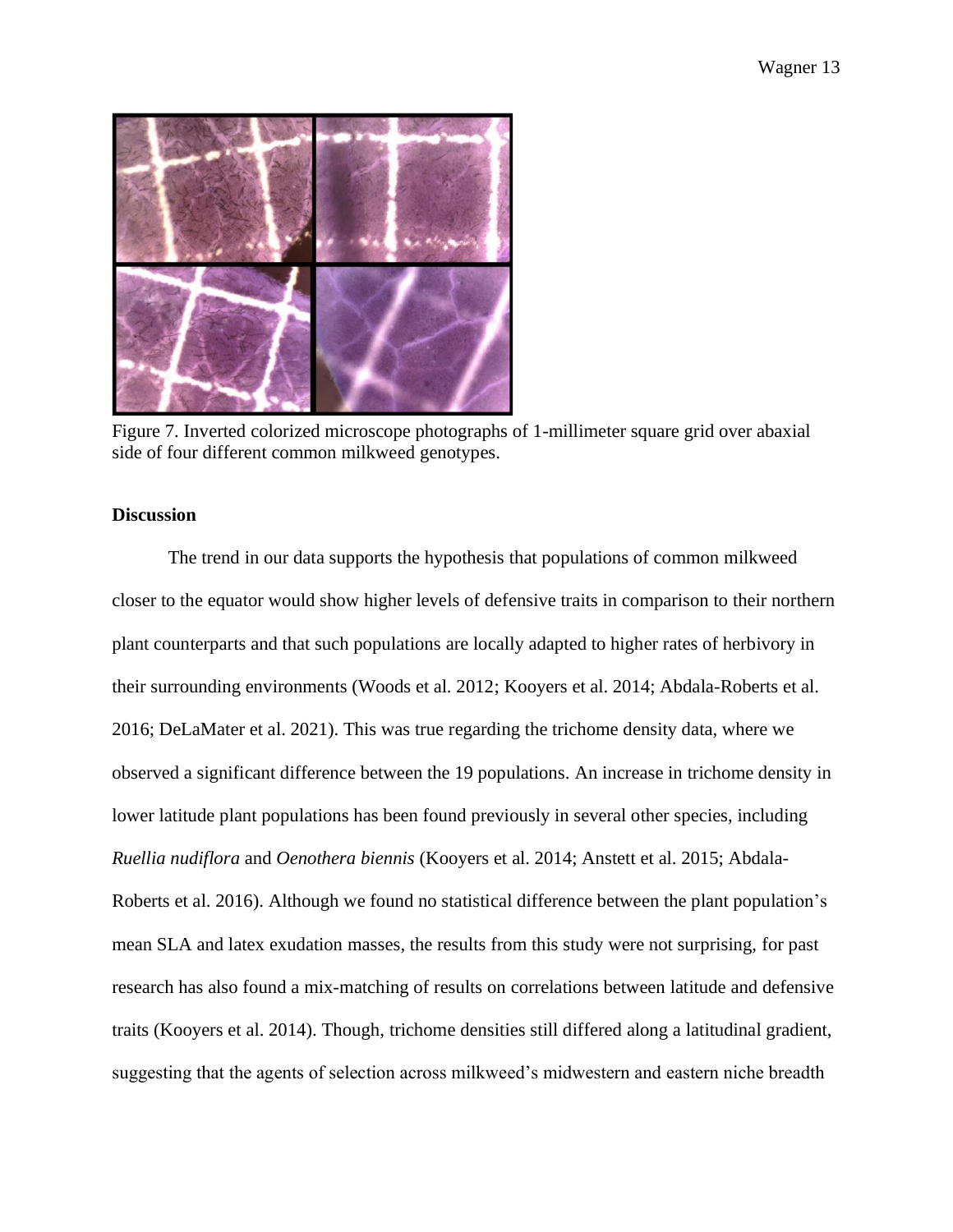are environmental factors that differ in distribution and drive investments in defensive traits (Kooyers et al. 2014; DeLaMater et al. 2021).

Difficulty finding latitudinal clines in defensive traits suggests that there are more environmental variables to account for (Gao et al. 2019). Experiments that seek to investigate the latitudinal herbivory hypothesis (LHH), where plant-herbivore interactions decrease as latitude increases not only in the field, but in reciprocal transplant studies as well should certainly focus on interactions of environmental variables at higher trophic levels and how populations of herbivores are affected by the species distributions of their predators (Hairston et al. 1960; Lawton & Strong, 1981; Strong et al. 1984, Agrawal et al. 2005; Gao et al. 2019). For instance, the distribution of higher trophic levels and species distributions of herbivore predators is known to drive herbivory pressures worldwide (Hairston et al. 1960; Agrawal et al. 2005). Because this experiment did not find any differences between the populations and their mean SLA and latex exudation weights, future experiments should focus on determining why that was the case, potentially surveying animal distributions at higher trophic levels (Hairston et al. 1960). It could be that distributions of higher trophic levels within milkweeds' native niche breadth also varied significantly and could help explain defensive traits along a latitudinal gradient (Hairston et al. 1960; Agrawal et al. 2005). A lack of differences between populations and the mass of latex that the plants exuded could have been due to herbivory shortly before sampling latex as well; if a plant experienced herbivory shortly before we sampled its latex, it could affect the mass of latex that was exuded from the sample (Agrawal et al. 2005; Rasmann et al. 2009). Latex is an expensive defense to produce and a temporal delay in replenishment could throw off the distribution of mass data if one population was fed on more than another (Agrawal et al. 2005;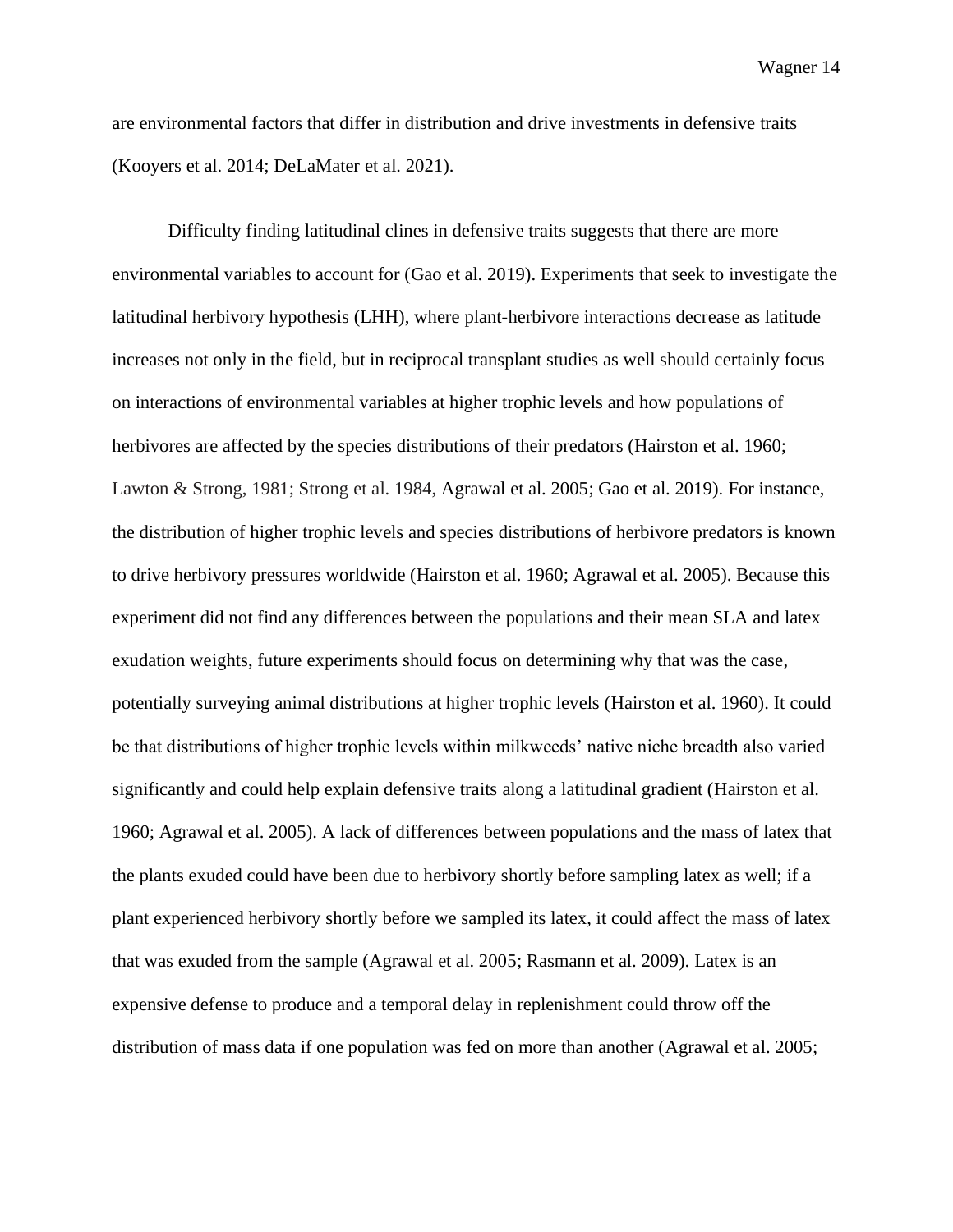Rasmann et al. 2009). More research in the future should also help to explain why we observed a latitudinal cline in only 33% of the measured defensive traits, while also focusing on how a changing climate and landscape is going to affect the phenotypic and genotypic expression of these traits (Kooyers et al. 2014; Semmens et al. 2016; Zhou et al. 2021; Outhwaite et al. 2022).

A multitude of studies have shown that there are latitudinal clines in plant defensive traits, but such clines are not always consistent for results in how defenses are expressed (Andrew and Hughes 2005, Adams and Zhang 2009, Pennings et al. 2009). For instance, this experiment did not find a cline in the mean mass of latex that was exuded in milkweed populations, while another experiment did (Woods et al. 2012). In another study, differences in plant trichome densities were found between populations, but such differences could not be explained through a latitudinal gradient (Loughan and Williams 2018). There was also controversy as to whether any intraspecific patterns of plant defenses locally adapting to environmental herbivory even exists (Levin 1976, Coley and Aide 1991, Bolser and Hay 1996, Coley and Barone 1996, Schemske et al. 2009, Moles et al. 2011, Rasmann and Agrawal 2011). Therefore, there is still more evidence needed to support the latitudinal herbivory hypothesis in common milkweed. If all three measured defensive traits showed significant differences and clines across latitude, then supporting the LHH would be easier. However, because the results from this study do not completely align with past research on how common milkweed defenses are locally adapting to its environment, support for the LHH in the context of this experiment is made more difficult (Moles et al. 2011; Woods et al. 2012; Kooyers et al. 2014; DeLaMater et al. 2021).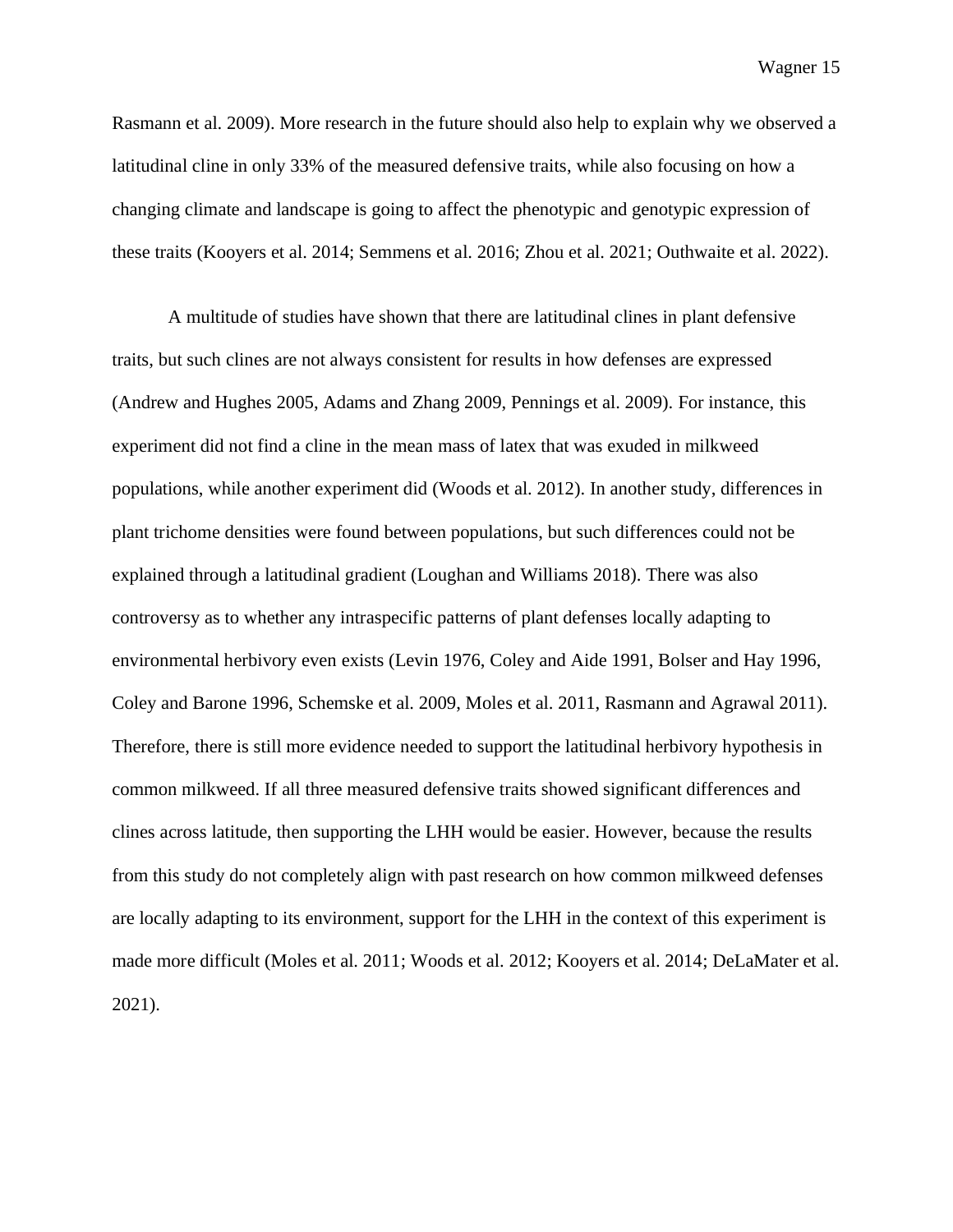The allocation of plant resources to trichomes, specific leaf area, and latex production and exudation also differs from plant species to species (Woods et al. 2012; Kooyers et al. 2014; Abdala-Roberts et al. 2016; DeLaMater et al. 2021). Regarding common milkweed, the investments of resources into constitutive and inducible defenses also changes based on which herbivores are present or absent (Woods et al. 2012; Kooyers et al. 2014; Abdala-Roberts et al. 2016; DeLaMater et al. 2021). In the past, when common milkweed was translocated across the Atlantic Ocean, populations that were transposed showed substantially reduced latex exudation in response to herbivory, showing that continental trait differentiation can significantly reduce defenses in plants (Agrawal et al. 2015). These differing levels of inducible latex could be due to differing levels of herbivores and distributions of higher trophic level predators (Hairston et al. 1960; Agrawal et al. 2005; Agrawal et al. 2015). Woods et al 2012 also found that in their reciprocal transplant experiment that populations in higher latitudes exuded more latex than their southern counterparts. The researchers also showed that in their reciprocal transplant experiment, the latex exudation mass was positively correlated with the precipitation at each population site (Woods et al 2012). Populations that experienced more precipitation also experienced more latex exudation (Woods et al 2012). Interestingly, milkweed plants can differentiate between herbivores as well (Bingham and Agrawal 2010). In the past researchers have found that milkweed plants exuded five-fold variation in the amount of latex that was exuded among genetic families (Bingham and Agrawal 2010). Such a result suggests that species specific herbivory cues play a role in how much latex is exuded from the plant and that sampling techniques for latex exudation studies should aim to standardize the sampling methodology to best compare latex exudation results to each other (Agrawal and Hastings 2019).

In addition, after performing a reciprocal transplant experiment in New York, researchers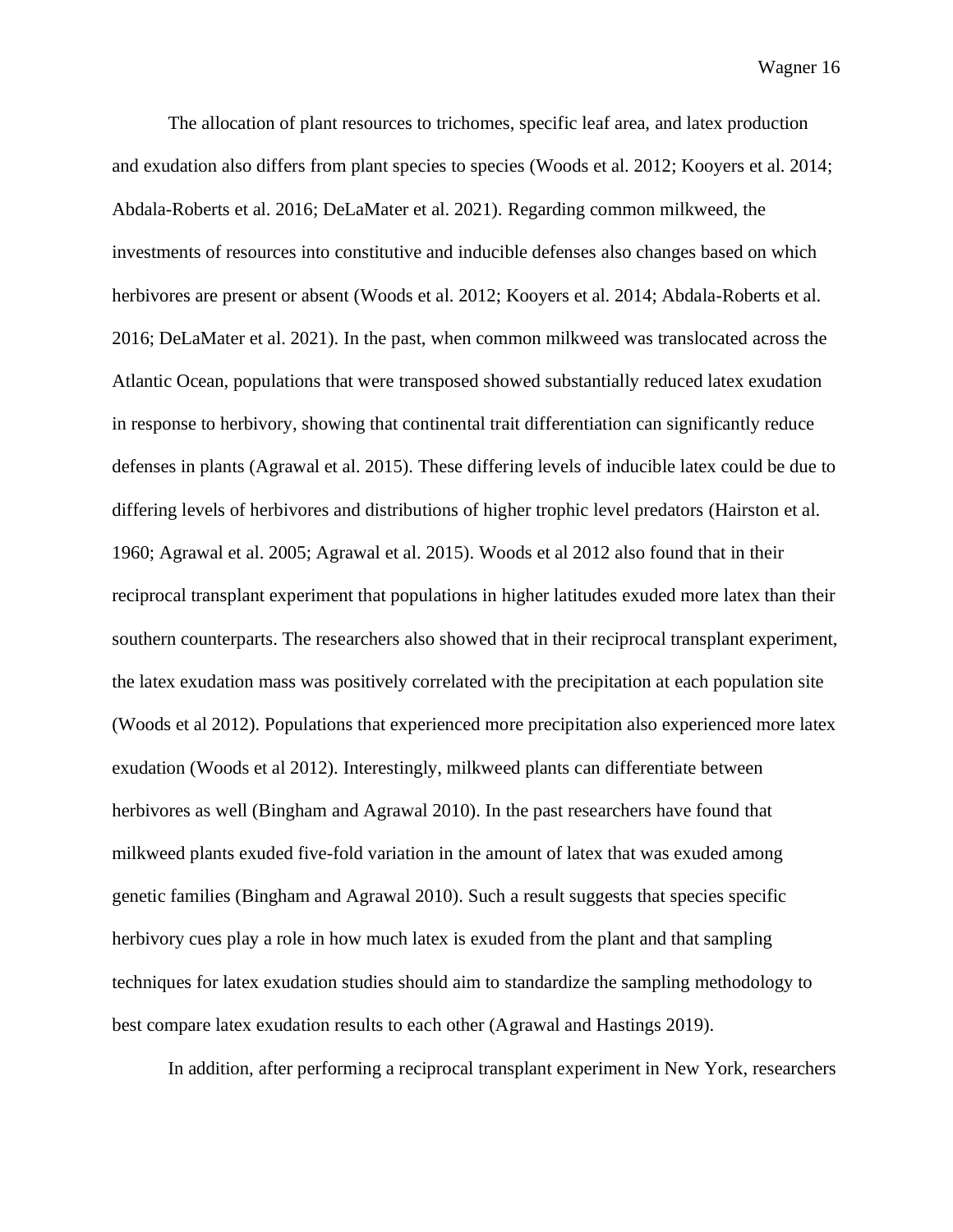showed that the specific leaf areas of the common milkweed plants did not show a latitudinal cline in SLA, despite population differences (Woods et al. 2012). This is interesting, because although they showed differences among populations, no latitudinal cline was observed (Woods et al. 2012). Plants with a high SLA often are more susceptible to herbivory and differing levels of SLA across a population would likely show differing levels of herbivory, but in this experiment and in Woods et al. 2012, that was not found to be the case (Da Silva and Batalha 2011). Plants with greater cell wall toughness also tend to have more leaf mass per area, and therefore lower specific leaf areas, suggesting that we would find clines across common milkweed's latitude due to differing herbivory pressure across the populations (Da Silva and Batalha 2011). Plants with higher internal water levels tend to have lower specific leaf areas and tougher leaves (Da Silva and Batalha 2011). One would expect that because there are differences in precipitation across common milkweed's native niche breadth, that we would expect to find clines in SLA, but a lack of SLA significance in our experiment suggests that the populations are not under selection for this trait, nor are they locally adapted to their environments. In the past, experiments studying defensive traits across a latitudinal gradient have found both a lack of differences and clines in SLA (Woods et al. 2012; Loughan and Williams 2018) It could be that in the future, after the plants are more developed and more resources are invested into cellular development that a difference between populations or even a latitudinal cline is found.

Even though we found no differences between populations regarding their mean latex exudation weights and their mean specific leaf areas, we still found differences between the population's trichome densities as well as a latitudinal cline in such densities. This result is supportive of the LHH and that the plants closer to the equator have higher levels of defenses to protect themselves from herbivory in their environments (Woods et al. 2012; Kooyers et al.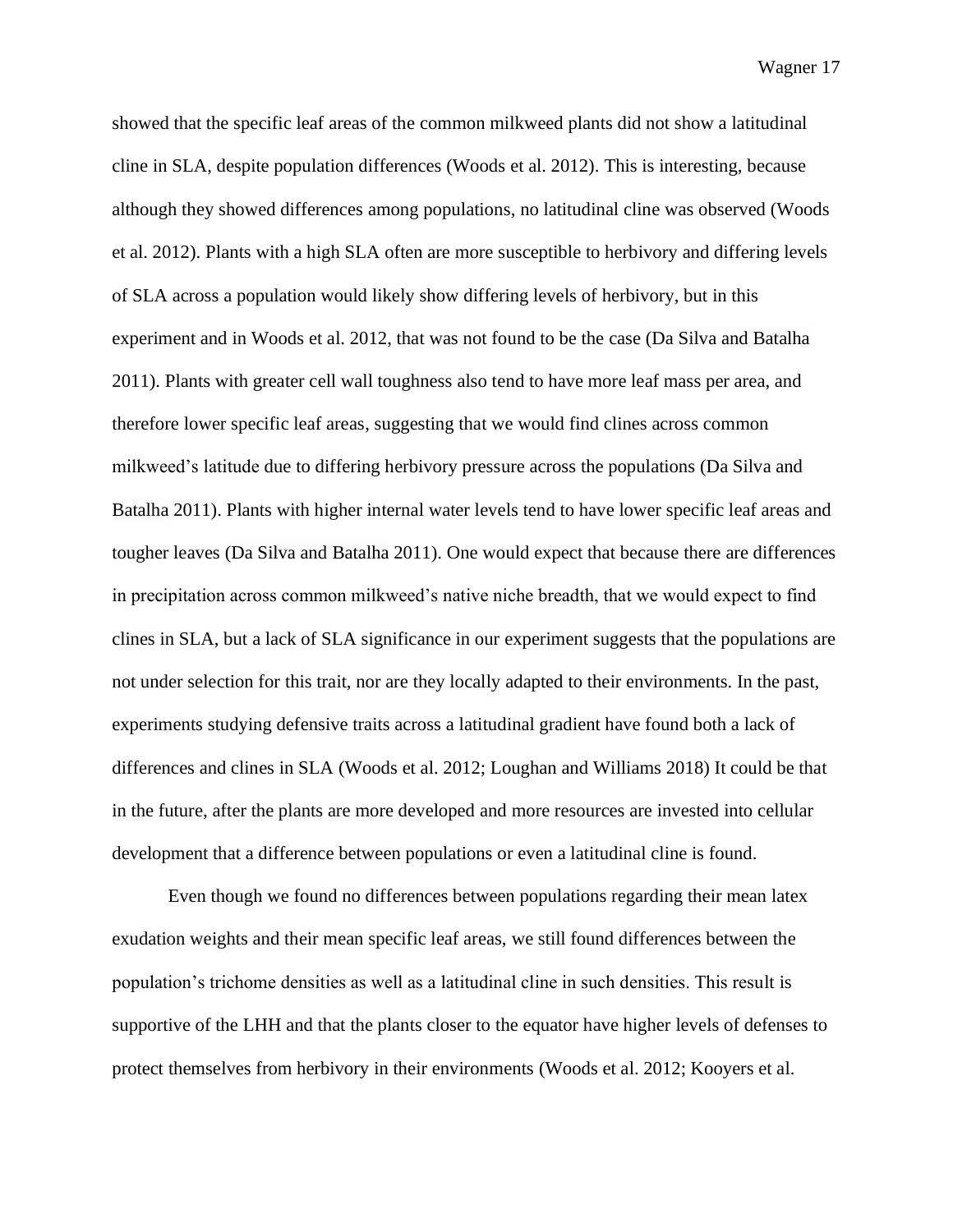2014; Abdala-Roberts et al. 2016; DeLaMater et al. 2021). However, past research shows that in common milkweed there were no previous clines in trichome densities while looking across a latitudinal gradient (Woods et al. 2012). Additionally, past research found that trichomes serve a purpose beyond defensive traits, preventing water loss and evapotranspiration (Bickford 2016). Therefore, one would expect that in locations with longer growing seasons, that the trichome densities would also be greater than those in the north with shorter growing seasons (Woods et al. 2012). In this experiment, we found that more southern populations had higher densities of trichomes in comparison to their northern counterparts. However, it is difficult to discern whether such a result is due to the plants locally adapting to herbivory or locally adapting to the climate in their surrounding environment (Bickford 2016). This discernment of trait by environment interactions is concerning to those that seek to better understand how milkweeds are locally adapted to different regions in the United States (DeLaMater et al. 2021). For this experiment, disentangling whether trichomes densities increase closer to the equator because of herbivore pressure or for water retention purposes should be considered.

The fact that milkweed populations in this experiment showed differences in their mean trichome densities in addition to displaying a positive linear relationship between the densities of those populations and a decreasing latitude suggests that the plants could be experiencing a difference in selective pressures across their native niche breadth (Kooyers et al. 2014; DeLaMater et al. 2021). This result could support the hypothesis that plants closer to the equator are locally adapted to higher rates of herbivory in those locations (Woods et al. 2012). Importantly, whether herbivory is the driver of such selection is up to debate, for the increasing trichome density could also be beneficial to the plants in southern locations to maximize water retention (Bickford 2016).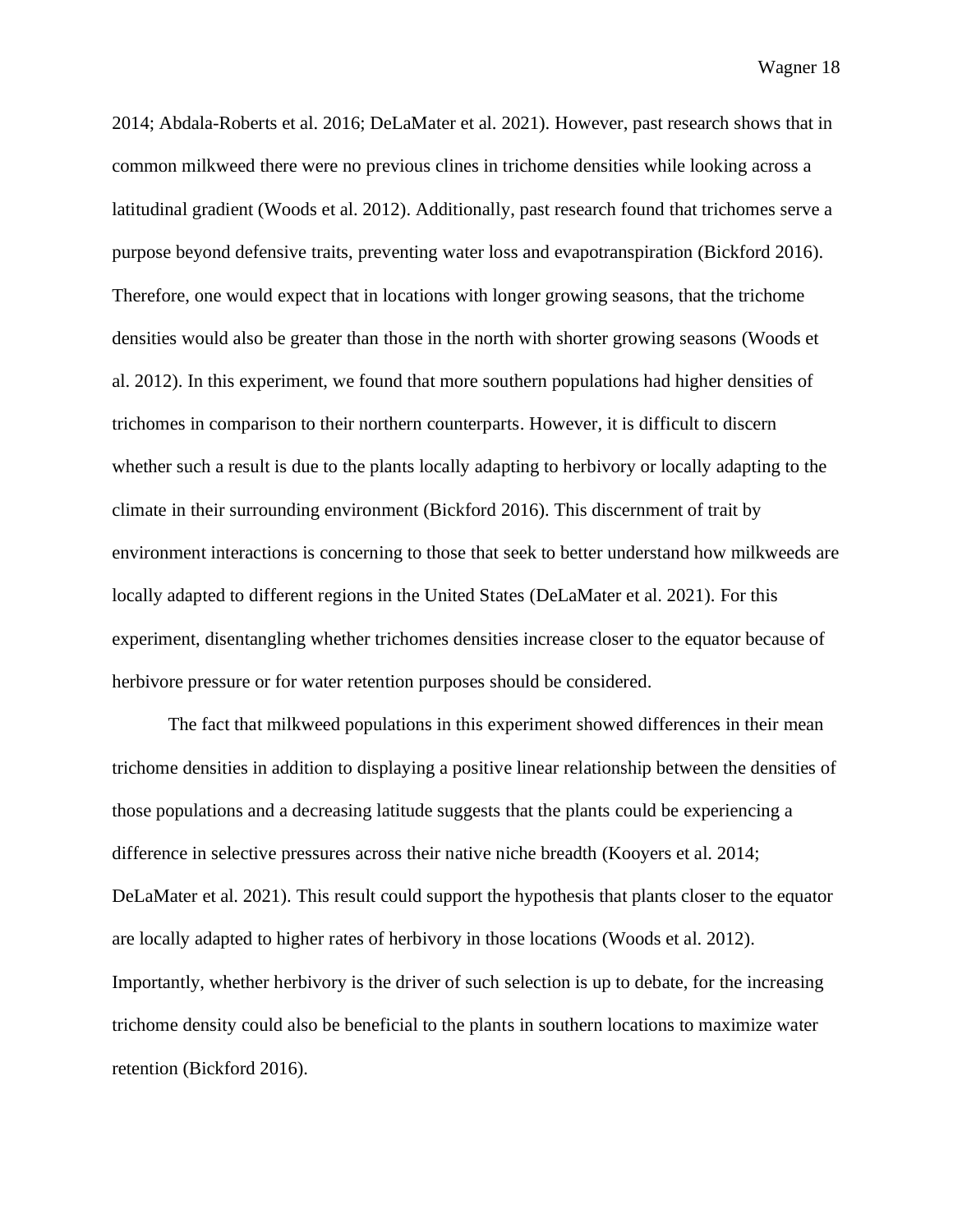A changing environment will have an impact the restoration efforts of common milkweed and monarch populations (Outhwaite et al. 2022). After performing this experiment, we found that trichomes in common milkweed show a latitudinal cline in density, which differed from what Woods et al. found 2012. In their experiment, they found no differences among the populations regarding their trichome densities and no clines. However, in 2022, we did find a difference in trichome densities with the populations that were sampled. Future research should certainly aim to investigate the driver of trichome densities, and whether the driver of selection is responsible for such a difference in results between the years 2012 and 2022 (Loughnan and Williams 2018). Answering this question would help restoration efforts that aim to plant the most fit milkweeds across the Unites States (Mondoni et al. 2012). In a changing environment, planting a maladapted plant could hamper the reproductive growth of the plant, if a seed that is locally adapted to a shorter growing season is transplanted into a region where the growing season is longer, the seeds that are locally adapted to sprout at a certain time could never produce seeds of their own (Mondoni et al. 2012). Such a scenario could be detrimental to common milkweed and would likely have lasting consequences on populations of monarch butterflies across the nation (Mondoni et al. 2012; Semmens et al. 2016; Zhou et al. 2021; Outhwaite et al. 2022). During a time when the landscape and climate is changing rapidly, the need to understand how milkweed is locally adapted to different regions in the United States is now more important than ever so that future generations can continue to appreciate the beauty of the monarch butterfly (Outhwaite et al. 2022). Additionally, the need to find the underlying drivers of selection in defensive traits for plant species across Earth could help scientists understand how a changing climate is making real time impacts on plant and insect species globally.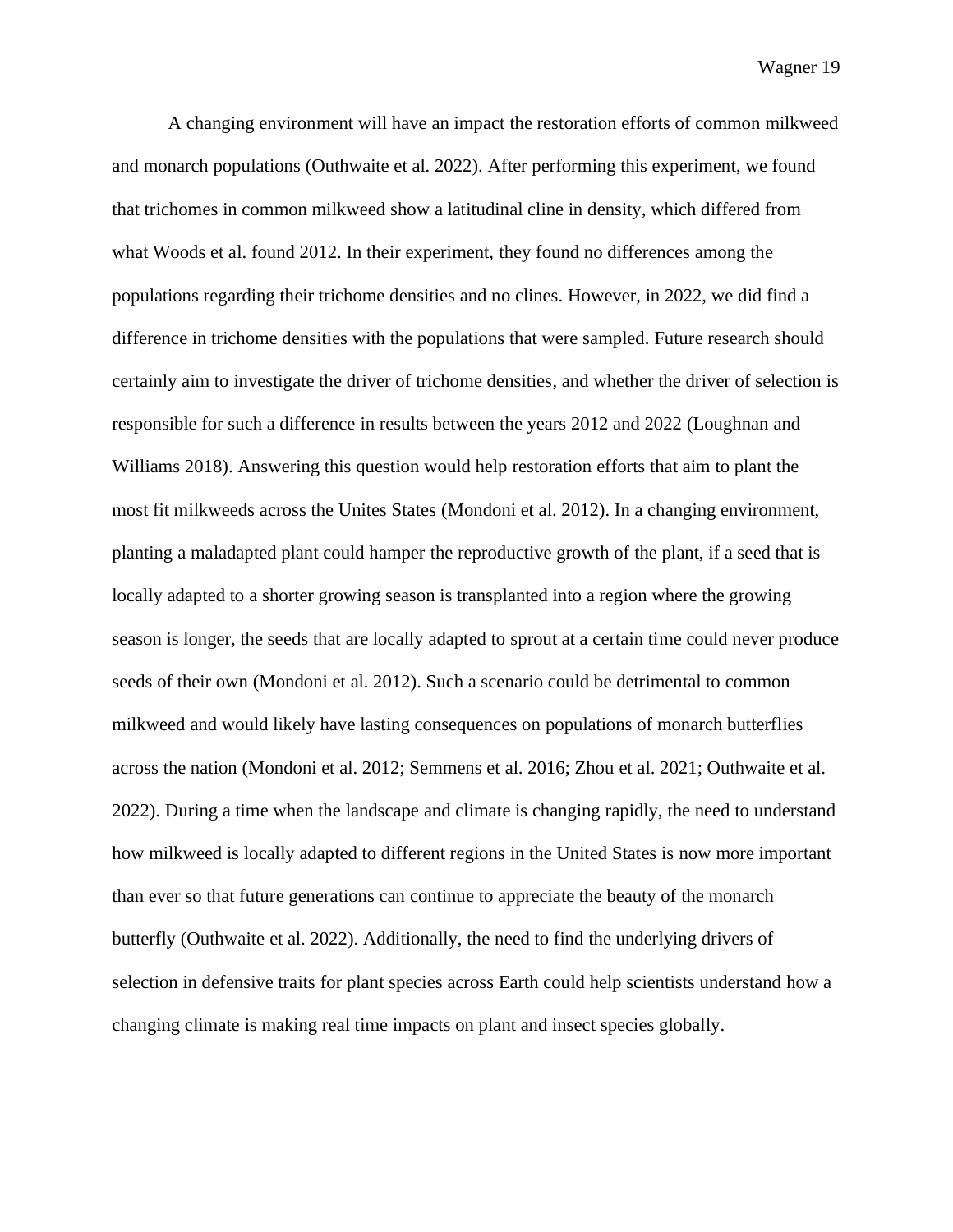### **Acknowledgments**

I would like to thank Dr. Andrew McCall for the tremendous amount of time and energy he has put into this experiment. This paper would not have been possible to complete without Dr. McCall's helpful feedback. I would also like to thank Dr. Susan Villareal, who's dissecting microscopes we used to count trichomes. I would also like to thank Dr. Villarreal for her feedback throughout this project and helping to guide me along the statistical analysis of the data. I would also like to thank my peer researchers Maya Newman and Malik Bridges, who were both involved in counting trichomes, weighing, and planting.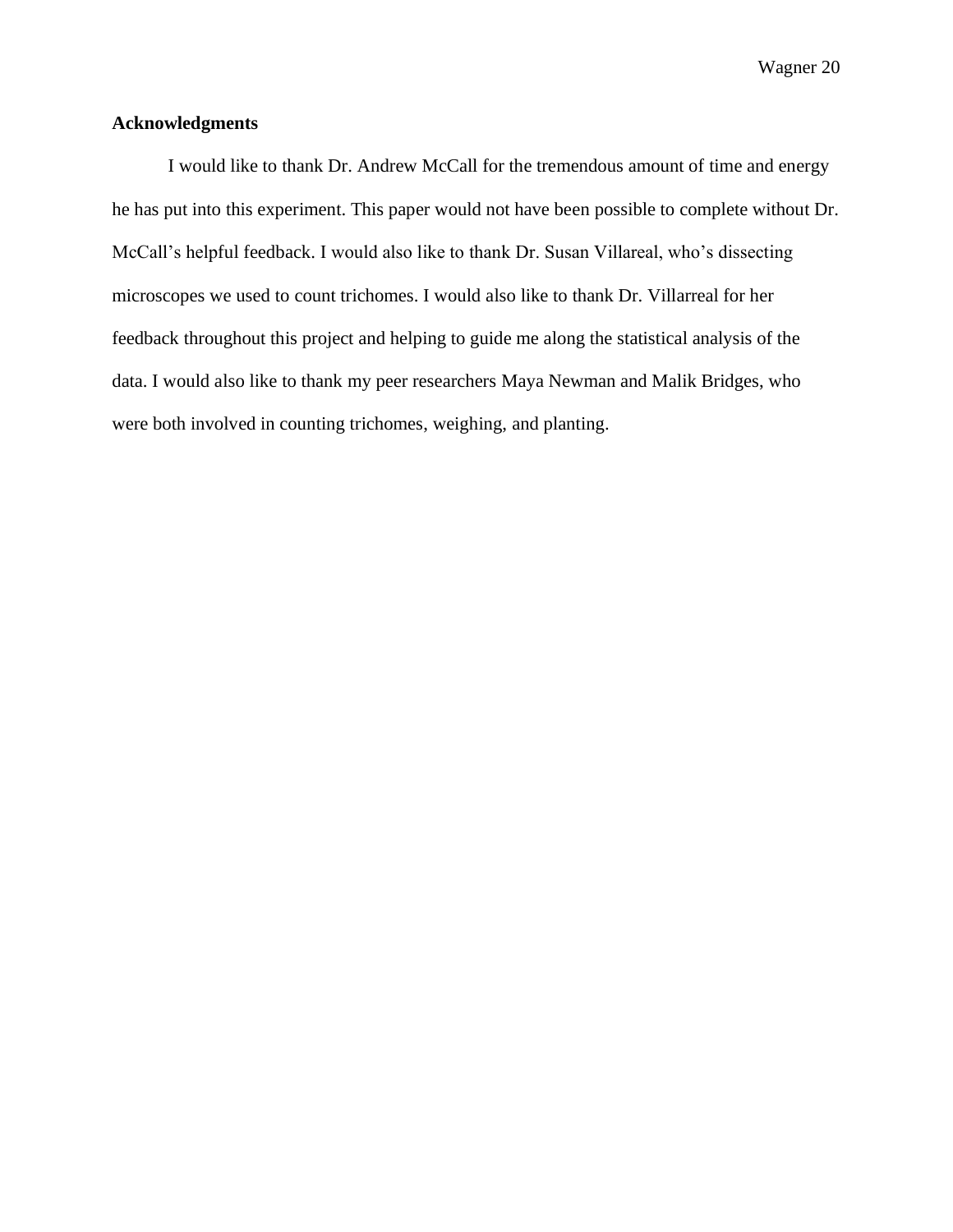## **References**

- Abdala-Roberts, L., et al. 2016. Test of biotic and abiotic correlates of latitudinal variation in defenses in the perennial herb *Ruellia Nudiflora*. Journal of Ecology 104:580–90.
- Agrawal, A., et al. 2008. Natural selection on and predicted responses of ecophysiological traits of swamp milkweed (*Asclepias Incarnata*). Journal of Ecology 96:536-542.
- Agrawal, A., and Hastings, A. 2019. Plant defense by latex: ecological genetics of inducibility in the milkweeds and a general review of mechanisms, evolution, and implications for agriculture. Journal of Chemical Ecology 45:1004-18.
- Agrawal, A. 2005. Future directions in the study of induced Plant responses to herbivory. Entomologia Experimentalist Et Applicate 115:97-105.
- Agrawal, A., et al. 2015. Evolution of plant growth and defense in a continental introduction. American Naturalist 186:1-15.
- Anstett, D., et al. 2015. Can genetically based clines in plant defense explain greater herbivory at higher latitudes? Ecology Letters 18:1376-86
- Bingham, R., and Agrawal, A. 2010. Specificity and trade-offs in the induced plant defense of common milkweed *asclepias syriaca* to two lepidopteran herbivores. Journal of Ecology 98:1014-22.
- Bickford, C. Ecophysiology of leaf trichomes. Functional Plant Biology. 43:807.
- Bolser, R. and Hay, M. 1996. Are tropical plants better defended? Palatability and defenses of temperate vs. tropical seaweeds. Ecology 77:2269–2286.
- Cipollini, D., et al. Costs of induced responses in plants. 2003. Basic and Applied Ecology 4: 79- 89.
- Coley, P. and Aide, T. 1991. Comparison of herbivory and plant defences in temperate and tropical broadleaved forests, in plant-animal interactions: Evolutionary ecology in the tropical and temperate regions. John Wiley & Sons Ltd., Brisbane.
- Coley, P., and Barone, J. 1996. Herbivory and plant defenses in tropical forests. Annual Review of Ecology and Systematics 27:305–335.
- Coley, P., Bryant J., Chapin F. 1985. Resource availability and plant antiherbivore defense. Science 230:895-9.
- Cornelissen, T. 2011. Climate Change and Its Effects on Terrestrial Insects and Herbivory Patterns. Neotropical Entomology 40:155–163.
- Da Silva, D.., Batalha, M.A. 2011. Defense syndromes against herbivory in a cerrado plant community. Plant Ecol 212: 181–193.
- DeLaMater, D., et al. 2021. Range-wide variations in common milkweed traits and their effect on monarch larvae. American Journal of Botany 108:388–401.
- Finch, J., Walck, J., Hidayati, S. 2018. Germination niche breadth varies inconsistently among three asclepias congeners along a latitudinal gradient. Plant Biology 21:425–438.
- Gao, J., et al. 2019. The latitudinal herbivory hypothesis revisited: to be part is to be whole. Ecology and Evolution 9:3681–3688.
- Jamieson, M.., et al. 2012. Consequences of Climate Warming and Altered Precipitation Patterns for Plant-Insect and Multitrophic Interactions. Plant Physiology 160:1719-1727.
- Kooyers, J., et al. 2014. Replicate altitudinal clines reveal that evolutionary flexibility underlies adaptation to drought stress in annual *mimulus Guttatus*. New Phytologist 206: 152–165.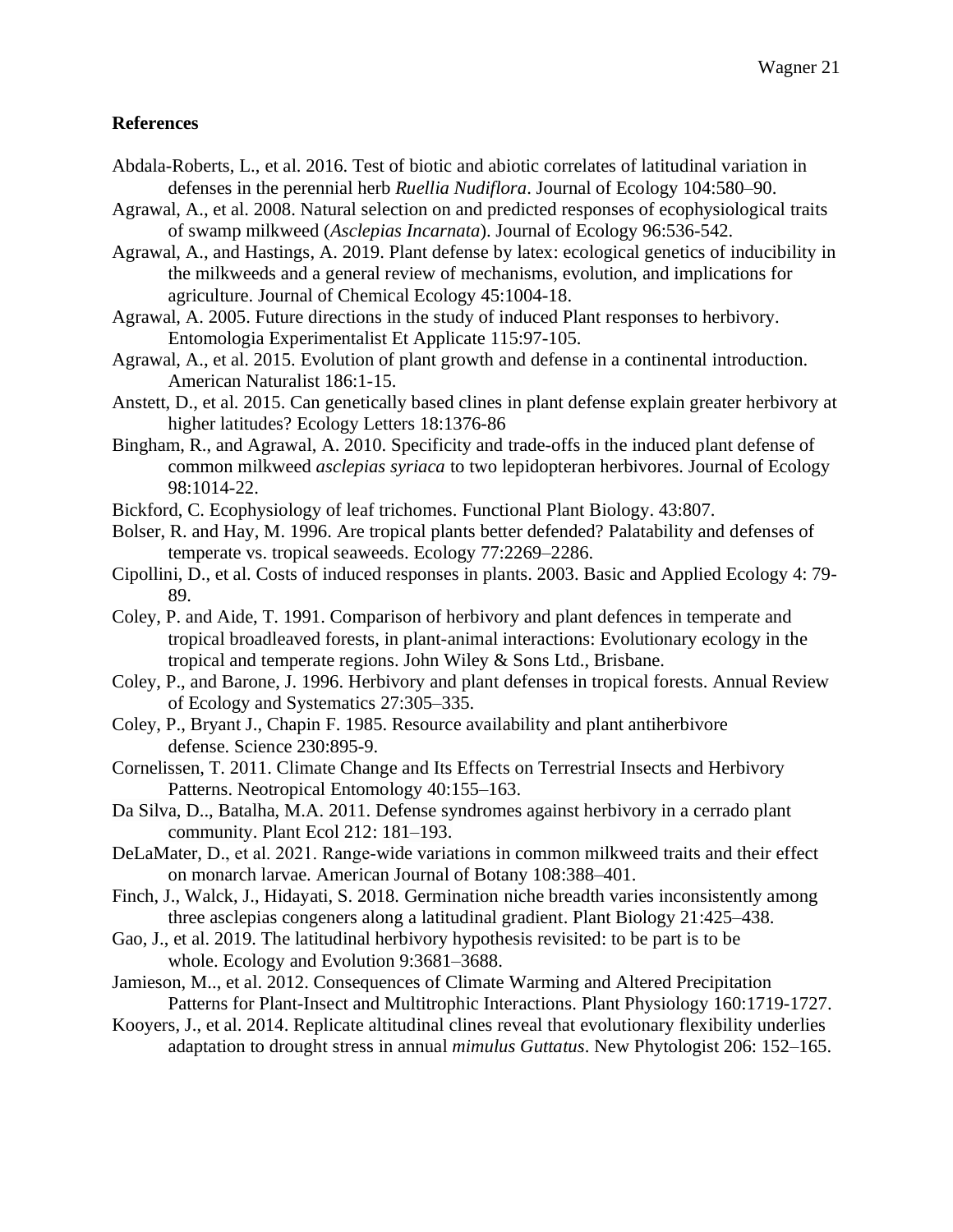- Lawton, J., and Strong, D. 1981. Community patterns and competition in folivorous insects. American Naturalist 118:317– 338.
- Levin, D. 1976. Alkaloid-bearing plants: an ecogeographic perspective. American Naturalist 110:261-284.
- López-Goldar, X, and Agrawal, A. 2021. Ecological Interactions, Environmental Gradients, and Gene Flow in Local Adaptation. Trends in Plant Science 26:796-809
- Loughnan, D., and Williams, L. 2018. Climate and leaf traits, not latitude, explain variation in plant-herbivore interactions across a species' range. Journal of Ecology 107: 913-922.
- Moles, A., et al. 2011. Assessing the Evidence for latitudinal gradients in plant defense and herbivory. Functional Ecology 25:380-388.
- Mondoni, A., et al. 2012. Climate warming could shift the timing of seed germination in alpine plants. Annals of Botany 110:155-164.
- Moreira, X., et al. 2018. Latitudinal variation in plant chemical defenses drives latitudinal patterns of leaf herbivory. Ecography 41:1124-34.
- Outhwaite, C., McCann, P. & Newbold, T. 2022. Agriculture, and climate change are reshaping insect biodiversity worldwide. Nature.
- Parmesan, C. 2006. Ecological and evolutionary responses to recent climate change. Annual Review of Ecology, Evolution, and Systematics 37:637-669.
- Pelini, S., et al. 2009. Translocation Experiments with Butterflies Reveal Limits to Enhancement of Poleward Populations under Climate Change. Proceedings of the National Academy of Sciences 106:11160-11165
- Rasmann, S., Agrawal A. 2011. Latitudinal patterns in plant defense: evolution of cardenolides, their toxicity and induction following herbivory. Ecology Letters 14:476-83.
- Rasmann, S., et al. 2009. Induced Responses to Herbivory and Jasmonate in Three Milkweed Species. Journal of Chemical Ecology 35:1326-34.
- Sandquist, D., and Ehleringer, J. 1998. Intraspecific variation of drought adaptation in brittlebush: leaf pubescence and timing of leaf loss vary with rainfall. Oecologia 113: 162-169.
- Sandquist, D., and Ehleringer, J. 2003a. Carbon isotope discrimination differences within and between contrasting populations of *Encella farinosa* raised under common-environment conditions. Oecologia 134: 463-470.
- Sandquist, D., and Ehleringer, J. 2003b. Population- and family-level variation of brittlebush (*Encelia farinosa*, Asteraceae) pubescence: its relation to drought and implications for selection in variable environments. American Journal of Botany 90:1481-1486.
- Schemske, D. 2009. Biotic interactions and speciation in the tropics. In R. Butlin, J. Bridle, & D. Schluter (Eds.), Speciation and Patterns of Diversity. Ecological Reviews 219-239.
- Semmens, B., Semmens, D., Thogmartin, W. 2016. Quasi-extinction risk and population targets for the Eastern, migratory population of monarch butterflies (*Danaus plexippus*). Sci Rep.
- Strong, D., Lawton, J., and Southwood, R. 1984. Insects on Plants. Harvard University Press, Cambridge, MA.
- Thogmartin, W., et al. 2017. Restoring Monarch Butterfly Habitat in the Midwestern Us: All Hands on Deck. Environmental Research Letters 12:74005.
- Woods, E., Hastings, A., Turley, N., Heard, S., Agrawal, A. 2012. Adaptive geographical clines in the growth and defense of a native plant. Ecological Monographs 82:149-168.